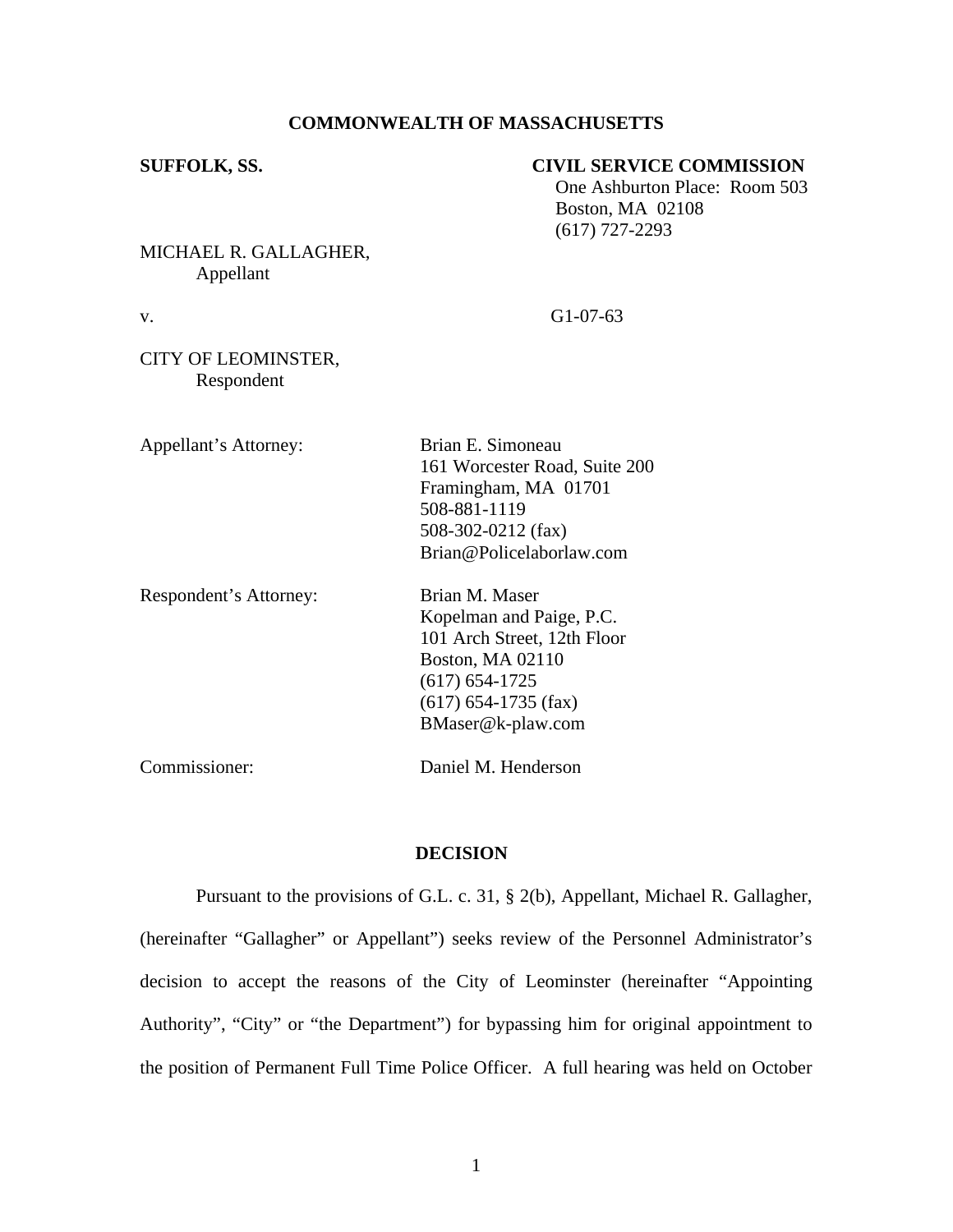31, 2007, at the offices of the Civil Service Commission. As no written notice was received from either party, the hearing was declared private. The hearing was stenographically recorded and the transcript (298 pages) was designated as the official record of the proceeding.

## **FINDINGS OF FACT**

Twenty-two (22) exhibits were entered into evidence at the hearing, numbered Exhibit 1- 22, (Exhibits 11-17 taken de bene) based on these exhibits and the testimony of the following witnesses:

#### *For the Appointing Authority*:

- 1. Mr. Peter F. Roddy, Leominster Police Chief
- 2. Mr. Thomas McDermott, Leominster Police Detective
- 3. Mr. Patrick LaPointe, Leominster DPW Director

#### *For the Appellant*:

- 1. Mr. Michael R. Gallagher, the Appellant
- 2. Mr. Scott Vecchi

And the reasonable inferences there from, I make the following findings of fact:

- 1. The Appellant took and passed the permanent full-time municipal police officer civil service examination. (Stipulation of Facts at #3).
- 2. As a result of the Appellant's examination score, he was placed at the top of the eligible list for Certification No.: 260719. (Stipulation of Facts at # 4).
- 3. The Appellant signed the eligible list, indicating his willingness to accept appointment to the position. (Stipulation of Facts at  $# 6$ ).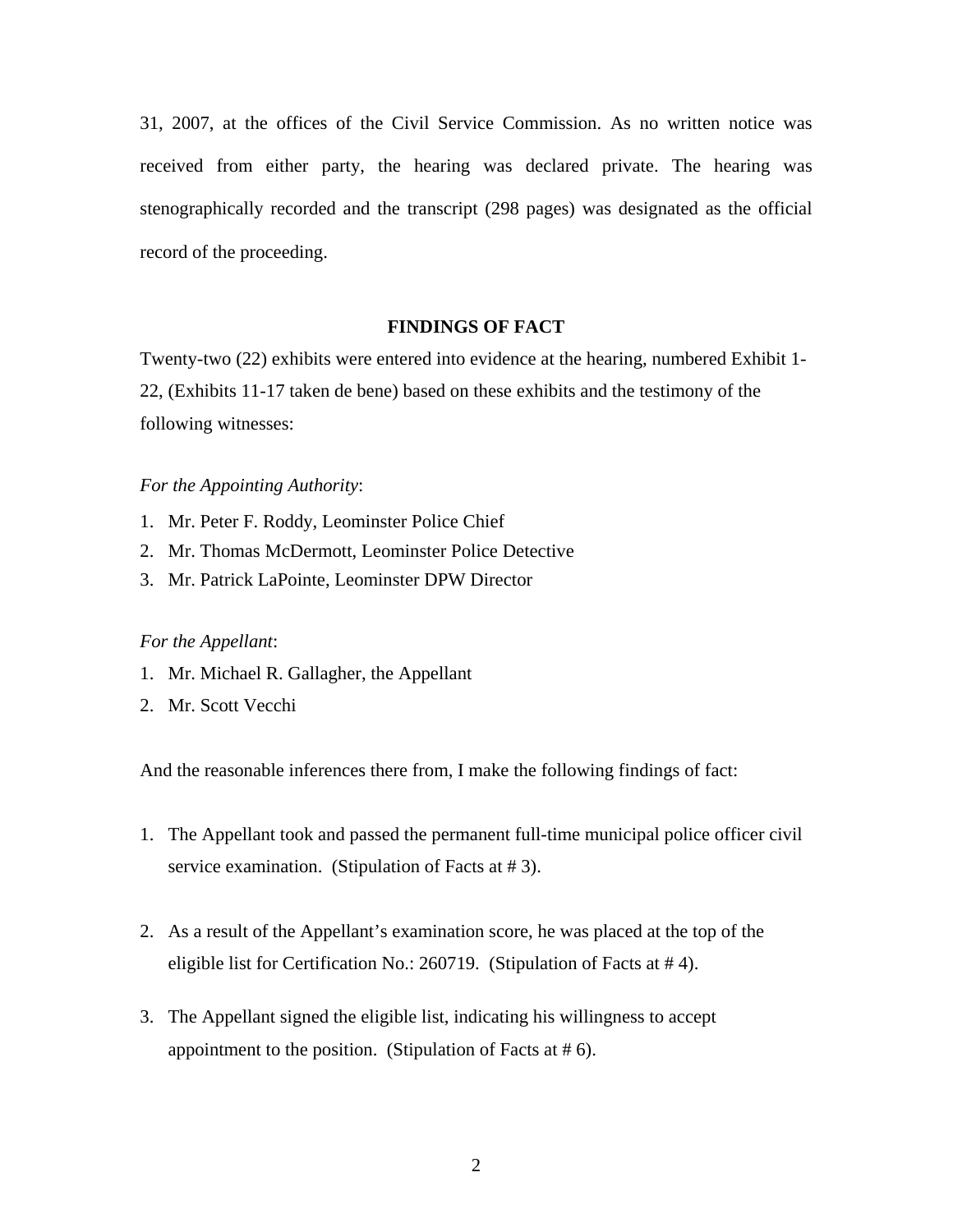- 4. The Respondent filled three positions from Certification No.: 260719. The names of the three candidates selected for appointment were ranked lower on the certification than the Appellant's name. (Stipulation of Facts at  $# 8$ ).
- 5. On or about January 8, 2007, Police Chief Peter F. Roddy notified the Commonwealth's Human Resources Division ("HRD") he was bypassing the Appellant for appointment for the position of permanent full-time police officer for the City of Leominster. Chief Roddy bypassed the Appellant because his "background check reveals him an unsuitable person for the position of police officer." (Stipulation of Facts at # 9, Exhibit 5).
- 6. The City did not offer positive reasons for selecting the Appointees. However, Chief Roddy admitted in testimony that he had considered the Appellant's military record as a positive factor in evaluating his candidacy. (Stipulation of Facts at # 10, Exhibit 5, Testimony of Roddy).
- 7. HRD accepted the Department's reasons for bypassing the Appellant. (Stipulation of Facts at  $# 11$ ).
- 8. The Appellant filed a timely appeal. (Stipulation of Facts at # 13).
- 9. The Appellant is employed as a heavy equipment operator for Newbrough Construction. He is 32 years old and is married. (Testimony of Appellant, Tr. 255- 256).
- 10. The Appellant is also employed as a part-time firefighter / Emergency Medical Technician for the Town of Stow, Massachusetts. (Testimony of Appellant, Tr. 256).
- 11. In the early 1990s, the Appellant served as an infantryman with the United States Marine Corps. (Testimony of Appellant, Tr. 261). He then joined the Army National Guard, where he continues to serve. From the mid 1990s to approximately 2003, he served as a squad leader and team leader. During this time, he was deployed to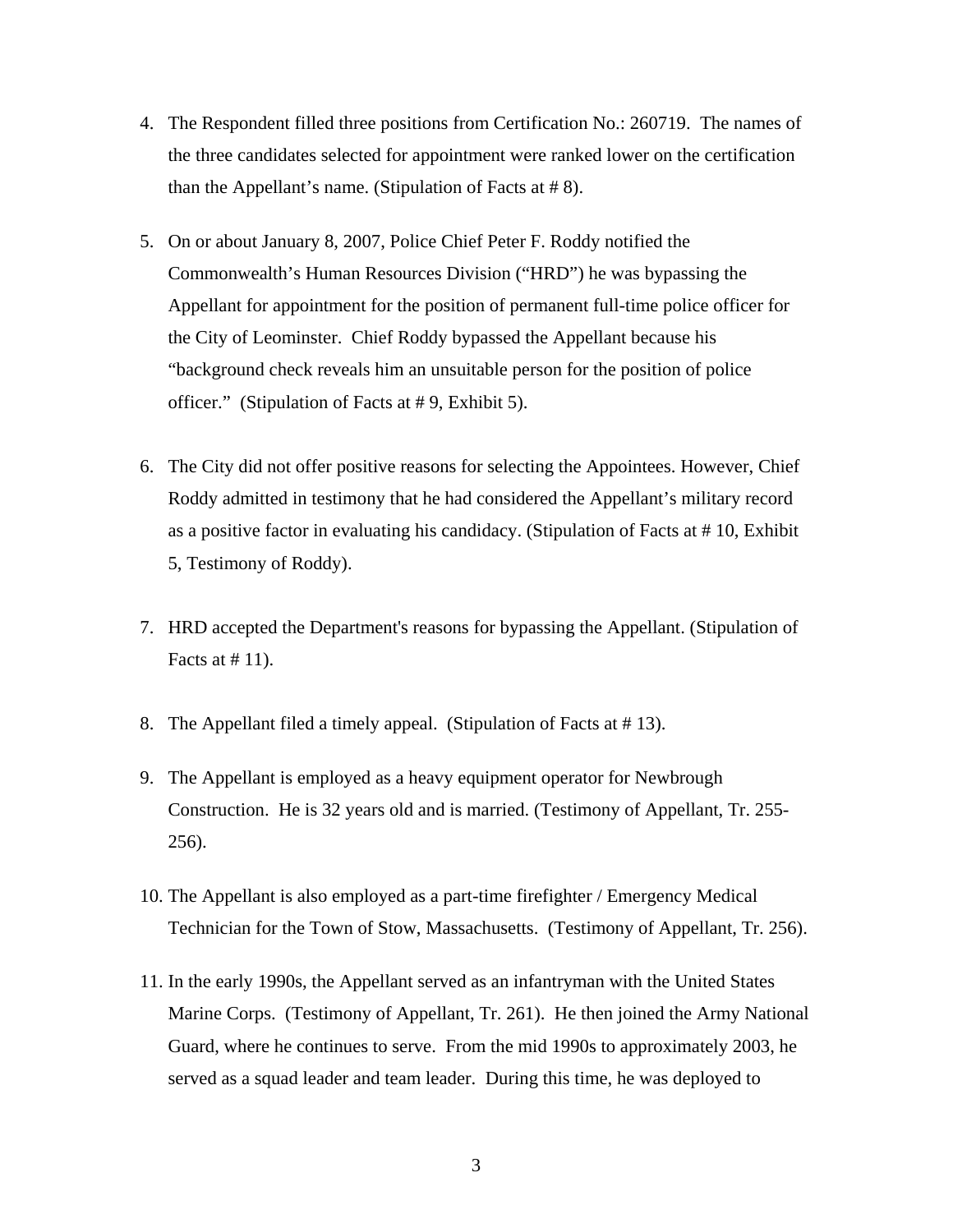Yugoslavia. (Testimony of Appellant, Tr. 261). In 2006, he was deployed to Fallujah, Iraq, where he was part of a six man scout sniper team. (Testimony of Appellant, Tr. 262).

- 12. In connection with his public safety and military positions, the Appellant has undergone specialized training in such areas as emergency medicine and Enhanced 911 communications. (Testimony of Appellant, Tr. 256-257, Exhibits 18-19).
- 13. The Appellant has been awarded numerous commendations, medals, and certificates of appreciation by the U.S. Military. Documentation for these various commendations, certificates, medals and awards were submitted by the Appellant to the Department as part of his application packet. (Testimony of Appellant, Tr. 265- 273, Exhibits 20-22).
- 14. In June 2001, the Appellant was awarded the Navy Achievement Medal for excellent performance. This medal was awarded by the Appellant's Lieutenant Colonel and Gunnery Sergeant. (Testimony of the Appellant, Tr. 268-272, Exhibits 21).
- 15. In May 2006, the Appellant's commanding officer awarded him a Citation for "superior performance as a corpsman." The Citation distinguished the Appellant for his assembly of "custom training package tailored to the needs of a sniper on the modern battlefield." The Citation also noted that the Appellant assembled this training package "on his own initiative and without anyone evens suggesting to do so." (Exhibit 22, Testimony of the Appellant, Tr. 272).
- 16. The background check referred to in Chief Roddy's letter to HRD was conducted by Detective Thomas McDermott. (Testimony of McDermott, Tr. 17, Exhibit 7).
- 17. Detective McDermott has no specialized training in conducting recruit background investigations. (Testimony of McDermott, Tr. 27). He testified that he has conducted "one or two dozen" such investigations. (Testimony of McDermott, Tr. 27).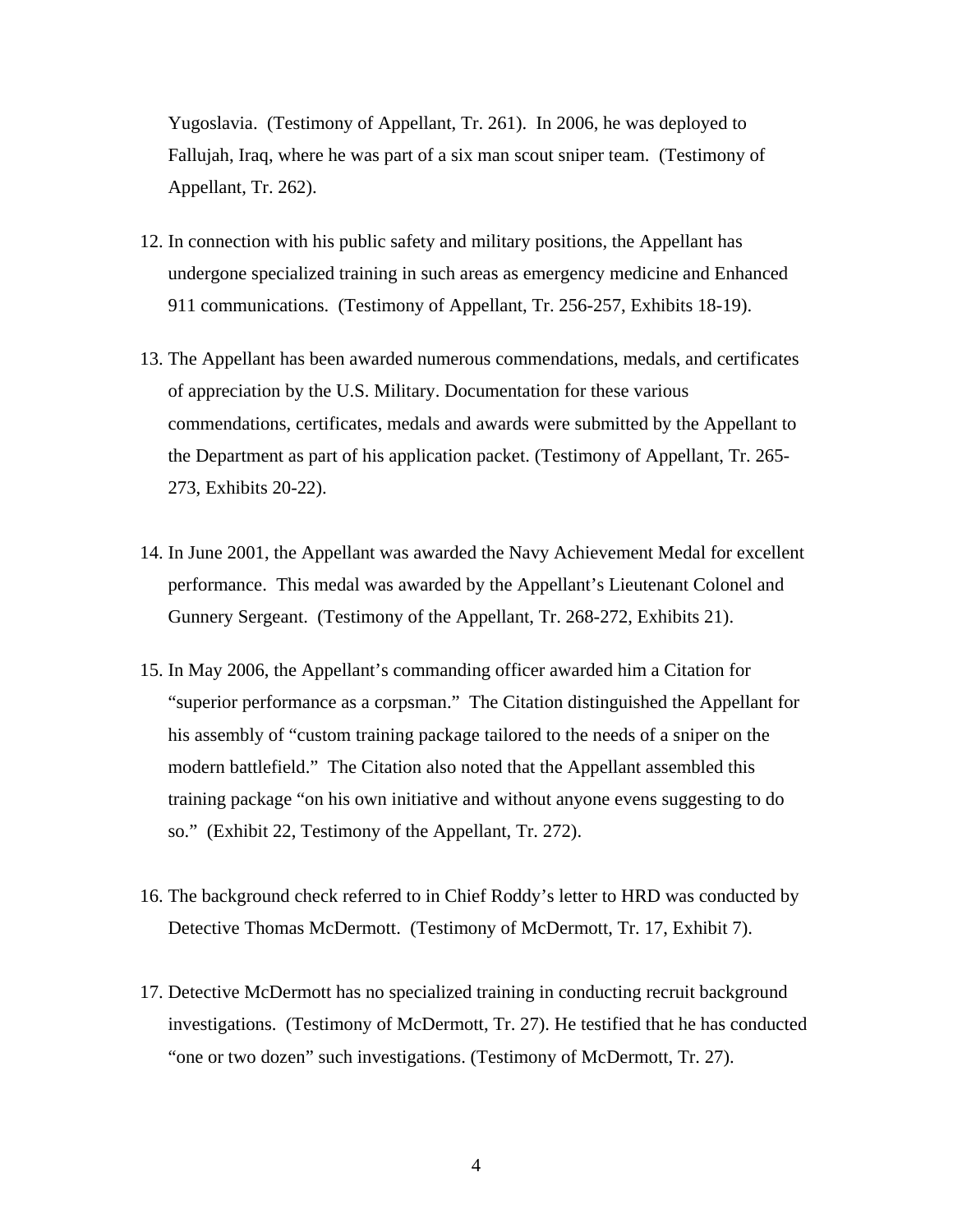- 18. At no time did Detective McDermott interview or speak with the Appellant regarding his background or the results of the background investigation. (Testimony of McDermott, Tr. 30-31). McDermott agreed that "there are two sides to every story" and, with respect to the negative information he uncovered, he did not get the Appellants "side of the story." (Testimony of McDermott, Tr. 26-27, 31, 39, 88).
- 19. After Det. McDermott completed his background investigation and submitted it to Chief Roddy, the Chief specifically instructed Detective McDermott to interview DPW Director Patrick LaPointe. (Testimony of McDermott Tr. 48-49). Chief Roddy gave no such instructions with respect to the other witnesses. (Testimony of McDermott Tr. 48-49).
- 20. Chief Roddy testified that because officers are given a cruiser every day, an applicant's driving record and habits are of concern. (Testimony of Roddy, Tr. 162).
- 21. Chief Roddy submits, as a bypass reason, that the Appellant's "[d]rives (sic) history reveals six (6) infractions to include three (3) motor vehicle accidents." (Exhibit 5). However, Det. McDermott testified that the Appellant was not found responsible for *any* of the infractions and probably did not commit them. (Testimony of McDermott, Tr. 66) (Emphasis added). Indeed, Chief Roddy admitted the Appellant had never been found responsible for a civil motor vehicle infraction in his life. (Testimony of Roddy, Tr. 211).
- 22. Det. McDermott wrote in his report that the Appellant had been cited and found not responsible for the criminal offense of "failure to stop for a police officer." (Testimony of McDermott, Tr. 52, Exhibit 8). According to Chief Roddy, this is a serious violation that indicates a willful disregard for the law. (Testimony of Chief Roddy, Tr. 207). In fact, Chief Roddy testified the offense "was certainly a concern" and that "[i]n particular failing to stop for a police officer, that was a concern as well as some of the other violations." (Testimony of Roddy, Tr. 162).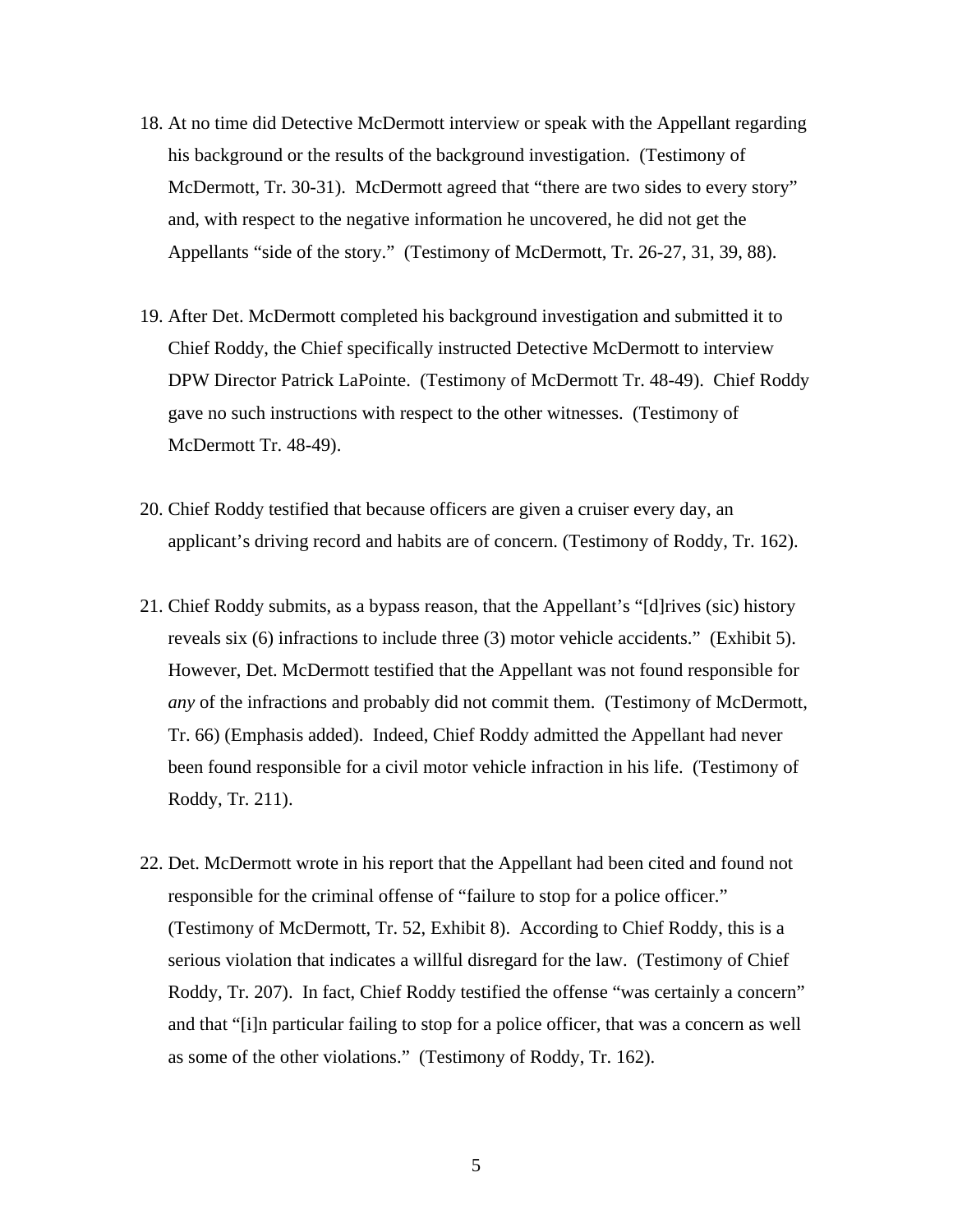- 23. However, Det. McDermott admitted on cross examination that the "failure to stop" was probably not the criminal offense of "failure to stop for a police officer," but rather, the less serious civil infraction of "failing to stop for a stop sign or red light." (Testimony of McDermott, Tr. 52-61.).
- 24. On cross examination, when it was pointed out to Chief Roddy that the Appellant was found not responsible for the less serious civil infraction of failure to stop for a stop sign, Roddy dismissed what he had previously characterized as a serious violation of particular concern, saying that "it didn't matter." (Testimony of Roddy, Tr. 209-210).
- 25. Another incident mentioned in Det. McDermott's report was that the Appellant left the scene of a property damage accident in Carlisle, Massachusetts on May 14, 1997. (Testimony of McDermott, Tr. 62, Exhibit 8). McDermott noted that the complaint was dropped and he undertook no effort to determine why. (Testimony of McDermott, Tr. 62-64).
- 26. Chief Roddy testified that he asked the Appellant about the Carlisle accident, but he could not recall the Appellant's explanation. (Testimony of Roddy, Tr. 212). The Appellant testified that he never appeared in court for the charge and he was not driving the vehicle involved. He had loaned his truck to a friend when the accident occurred. (Testimony of Appellant, Tr. 312, 317).
- 27. Chief Roddy admitted that in approximately 2005, he hired a candidate who had a driving record far more serious than the Appellant's record. (Testimony of Roddy, Tr. 215). The other candidate's license had been suspended indefinitely and he was found responsible for four speeding violations and a surchargeable accident. (Testimony of Roddy, Tr. 215, Exhibit 17).
- 28. Chief Roddy claimed as a bypass reason that the Appellant has "5 entries on his Board of Probation Report." (Exhibit 5). However, on cross examination, he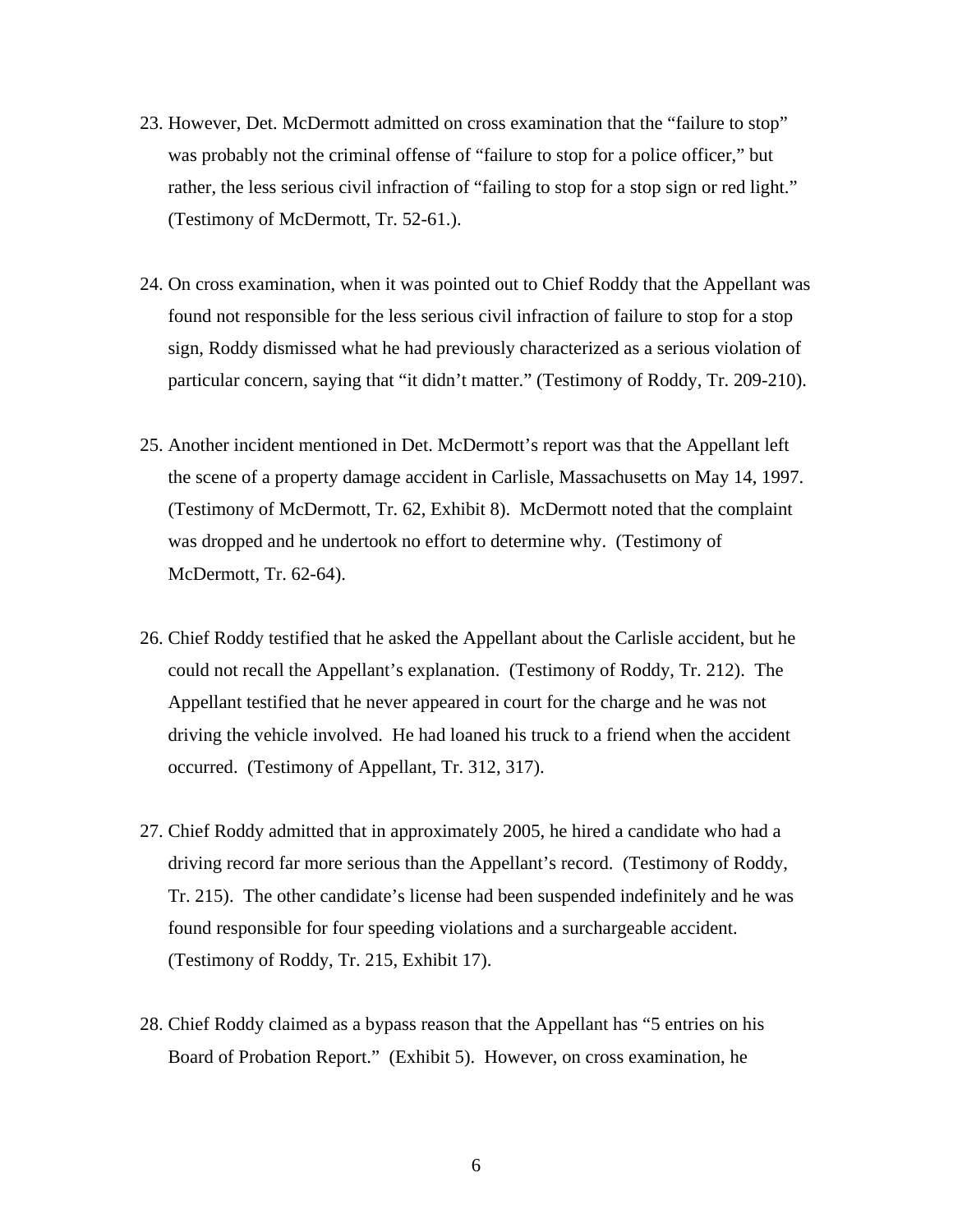admitted that there were only 2 offenses listed and the other 3 items were civil G.L. c. 209A restraining orders. (Testimony of Roddy, Tr. 218).

- 29. The restraining orders were closed and would not prevent the Appellant from being appointed as a police officer. (Testimony of McDermott, Tr. 23, 67). In fact, the Leominster Police Department currently employs police officers with closed restraining orders. (Testimony of Roddy, Tr. 223-224).
- 30. The orders were issued on May 8, 1995, May 22, 1997, and February 1, 1999. (Exhibit 9). They were in effect for fourteen (14), eight (8), and three (3) days respectively. (Exhibit 9, Testimony of Roddy, Tr. 223).
- 31. Because "significant time had passed and they were expired," Det. McDermott did not investigate facts and circumstances which led to the issuance of the restraining orders. Neither he nor Chief Roddy made any attempt to speak with the individuals who sought them. (Testimony of McDermott, Tr. 23, 69-70, Testimony of Roddy, Tr. 225).
- 32. Chief Roddy testified the restraining orders themselves are not grounds for bypass. Any significance they may have would depend on the underlying facts and circumstances of the case. (Testimony of Roddy, Tr. 218). Other than the restraining orders, there is no evidence which suggests that the Appellant is prone to domestic abuse or has issues with interpersonal relationships. (Testimony of Roddy, Tr. 225).
- 33. Det. McDermott testified that, in his experience as a police officer, it is likely that *ex parte* restraining orders, such as those issued against the Appellant, would be issued based on a claim of fear alone, in the absence of physical harm. (Testimony of McDermott, Tr. 95).
- 34. The February 1, 1999 a three day restraining order was issued without notice to the Appellant after he terminated his 6 month dating relationship with the plaintiff and
	- 7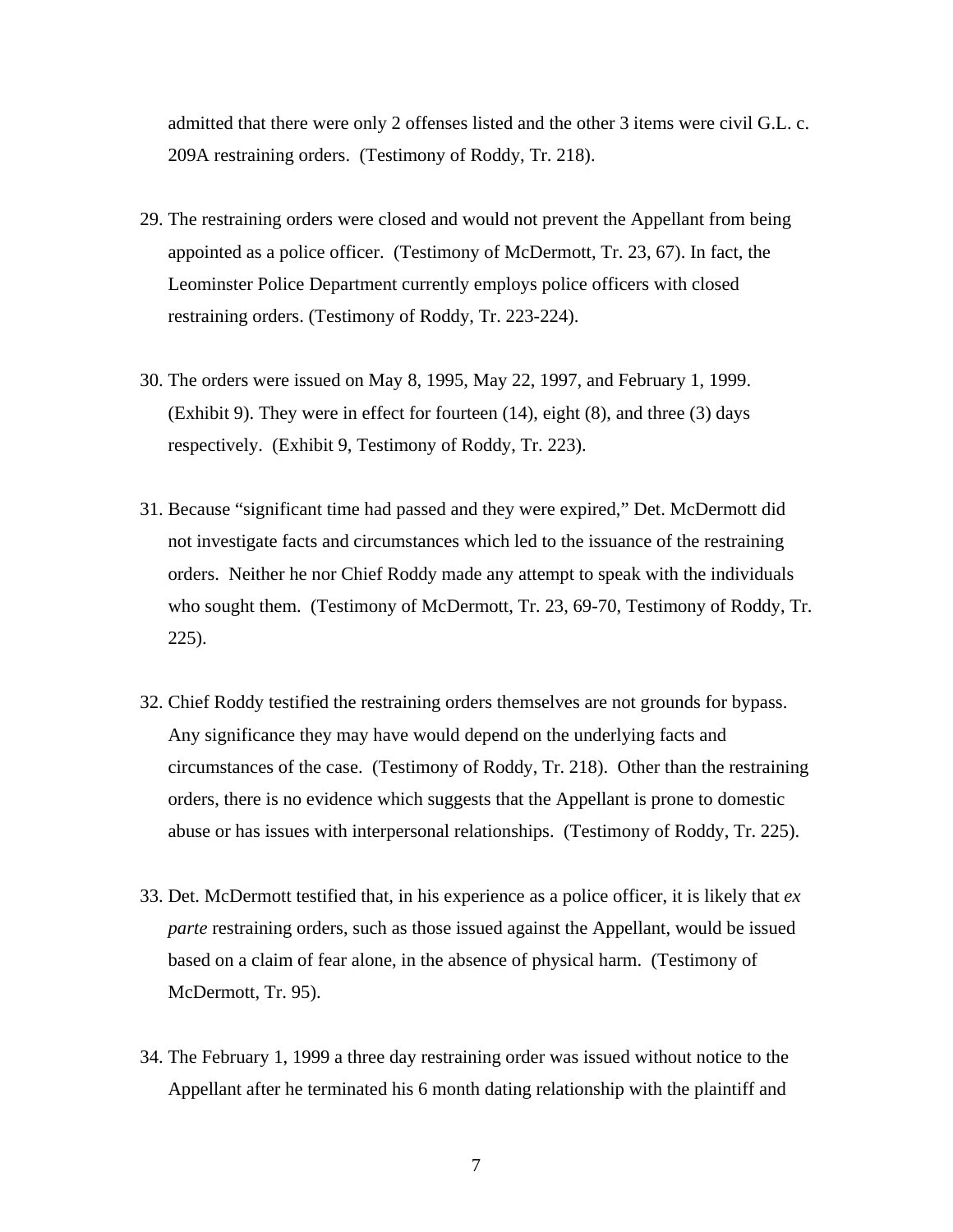she appeared at his home in an intoxicated state. When she refused to leave, the Appellant called the police and she was taken into custody. (Testimony of Appellant, Tr. 285-288).

- 35. The order issued on February 1, 1999, did not prevent the Appellant from contacting the plaintiff or visiting her workplace. (Testimony of Roddy, Tr. 224, Exhibit 9).
- 36. At the hearing on the February 1, 1999 restraining order, the judge vacated the restraining order against the Appellant and *issued one against the plaintiff.*  (Testimony of Appellant, Tr. 288-289). (Emphasis added).
- 37. While the February 1, 1999 order was in effect against the plaintiff, she falsely reported that the Appellant had contact with her. (Testimony of Appellant, Tr. 292- 295).
- 38. With respect to the May 22, 1995 eight day restraining order, the Appellant testified that it was issued after he terminated his relationship with the plaintiff when he discovered that she was married with four children. (Testimony of Appellant, Tr. 296-298).
- 39. After the Appellant terminated his relationship with the plaintiff in the May 22, 1995 order, she left notes on his truck on several occasions and left a box of chocolates on the steps of his parent's house. (Testimony of Appellant, Tr. 298). However, at the restraining order hearing, she claimed that the Appellant was had been "stalking" her. (Testimony of Appellant, Tr. 299). As evidenced by the Judge vacating the order, he apparently credited the Appellant's testimony and did not believe the plaintiff.
- 40. The May 8, 1995 fourteen day restraining order was issued when the Appellant was 19 years old. (Exhibit 9, Testimony of Appellant, Tr. 303). It was issued as a result of damage done to the plaintiff's residence during a house party. (Testimony of Appellant, Tr. 304). The plaintiff made no allegations of abuse or fear of harm.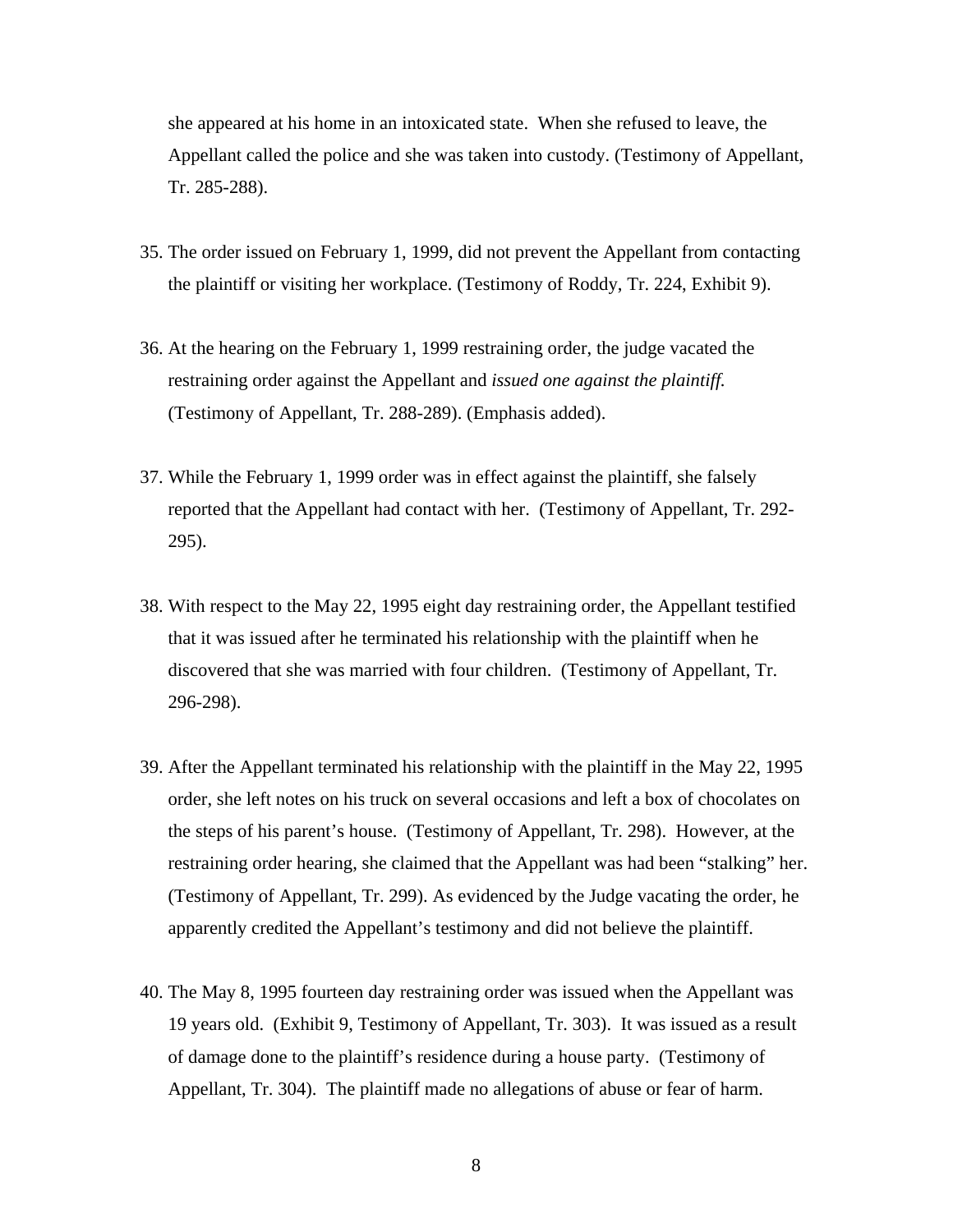(Testimony of Appellant, Tr. 305). Like the other two orders, this order was vacated when the Appellant appeared in court to challenge it. (Testimony of Appellant, Tr. 305).

- 41. The Appellant had absolutely no advance knowledge of the issuance of any of these restraining orders or any ability to challenge their initial issuance. (Testimony of Appellant, Tr. 287-288, 306, Testimony of Chief Roddy, Tr. 240).
- 42. No order was ever continued after the hearings wherein both parties had the opportunity to present evidence and cross examine witnesses. (Testimony of Appellant, Tr. 288, 303, 305). These hearings were the first instance where the Appellant had an opportunity to contest the orders.
- 43. In addition to the aforementioned *ex parte* closed restraining orders, the Appellant's record reflects that on May 8, 1995, he was charged with malicious destruction of property. (Exhibit 9). Chief Roddy testified that he relied on this as a bypass reason, despite the fact that the incident occurred 12 years ago when the Appellant was only 19 years old. Moreover, the Chief admitted he knew nothing of the circumstances underlying the charge, no police report could be located, and the charge was ultimately dismissed. (Testimony of Roddy, Tr. 234-235, Testimony of McDermott, Tr. 75-76).
- 44. The Appellant's record also reflects the charge of Assault and Battery by Means of a Dangerous Weapon on August 25, 1994. This charge occurred 12 years prior to the Appellant's candidacy, when he was only 19 years old. (Exhibit 9). It was alleged that the Appellant beat an individual with a tire iron. (Testimony of McDermott, Tr. 21). Although Det. McDermott originally testified that the Appellant was arrested for this offense, he later admitted that the Appellant had not been arrested. (Testimony of McDermott, Tr. 79, 83). He further testified that, as a police officer, if he had probable cause to believe that someone beat another person with a tire iron, he would have arrested them. (Testimony of McDermott, Tr. 81-83).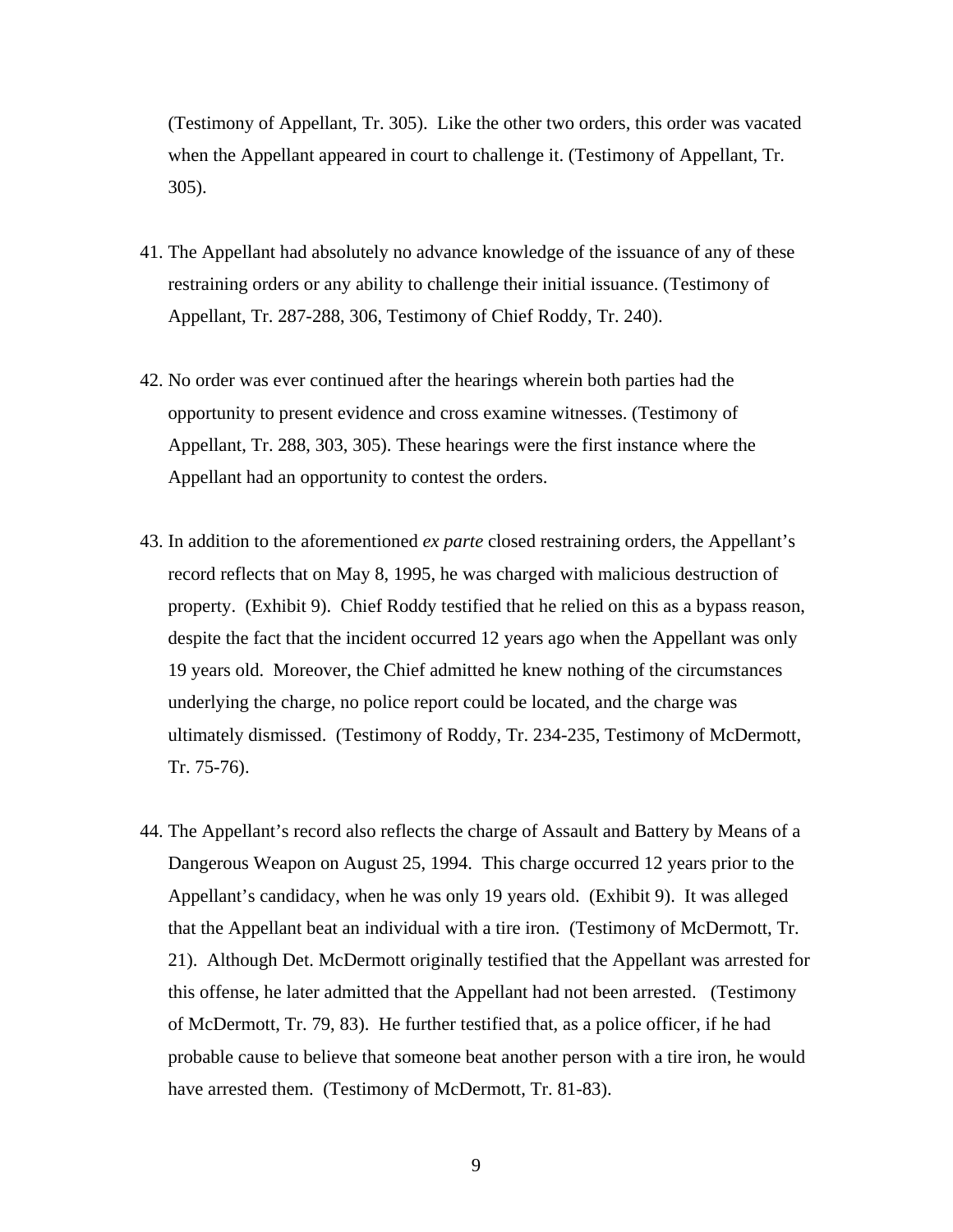- 45. The District Attorney's Office moved to dismiss the Assault and Battery by Means of a Dangerous Weapon charge as if it had never been brought. (Testimony of McDermott, Tr. 73). Det. McDermott characterized this disposition of *nolle prosequi* as rare. (Testimony of McDermott, Tr. 73-74).
- 46. Pursuant to Chief Roddy's instructions, Det. McDermott interviewed DPW Director Patrick LaPointe eighteen (18) days after he interviewed the other witnesses, all of whom were unanimously positive in their endorsements of the Appellant. (Testimony of McDermott Tr. 36-37, 48-49). This was the first time that Chief Roddy had ever specifically instructed Det. McDermott to interview a particular witness during a background investigation. (Testimony of McDermott, Tr. 49)
- 47. Of the numerous individuals who Det. McDermott interviewed, Mr. LaPointe was the only person who gave the Appellant a negative reference. (Testimony of McDermott, Tr. 36-37). The other individuals, who unanimously supplied positive references, were better acquainted with the Appellant as compared to Mr. LaPointe. (Testimony of McDermott, Tr. 37).
- 48. In 2005, Appellant was employed, for a period of approximately 60 work days, as a laborer with the City of Leominster Department of Public Works. (Testimony of LaPointe, Tr. 97, 107-108).
- 49. The Appellant did not work directly for or with LaPointe and spent no more than an hour, at the most, with him. (Testimony of LaPointe, Tr. 107-108).
- 50. Based on his telephone conversation with Patrick LaPointe, Det. McDermott reported to Chief Roddy that Mr. Gallagher had been "written up for leaving a job site without authorization." (Exhibit 7).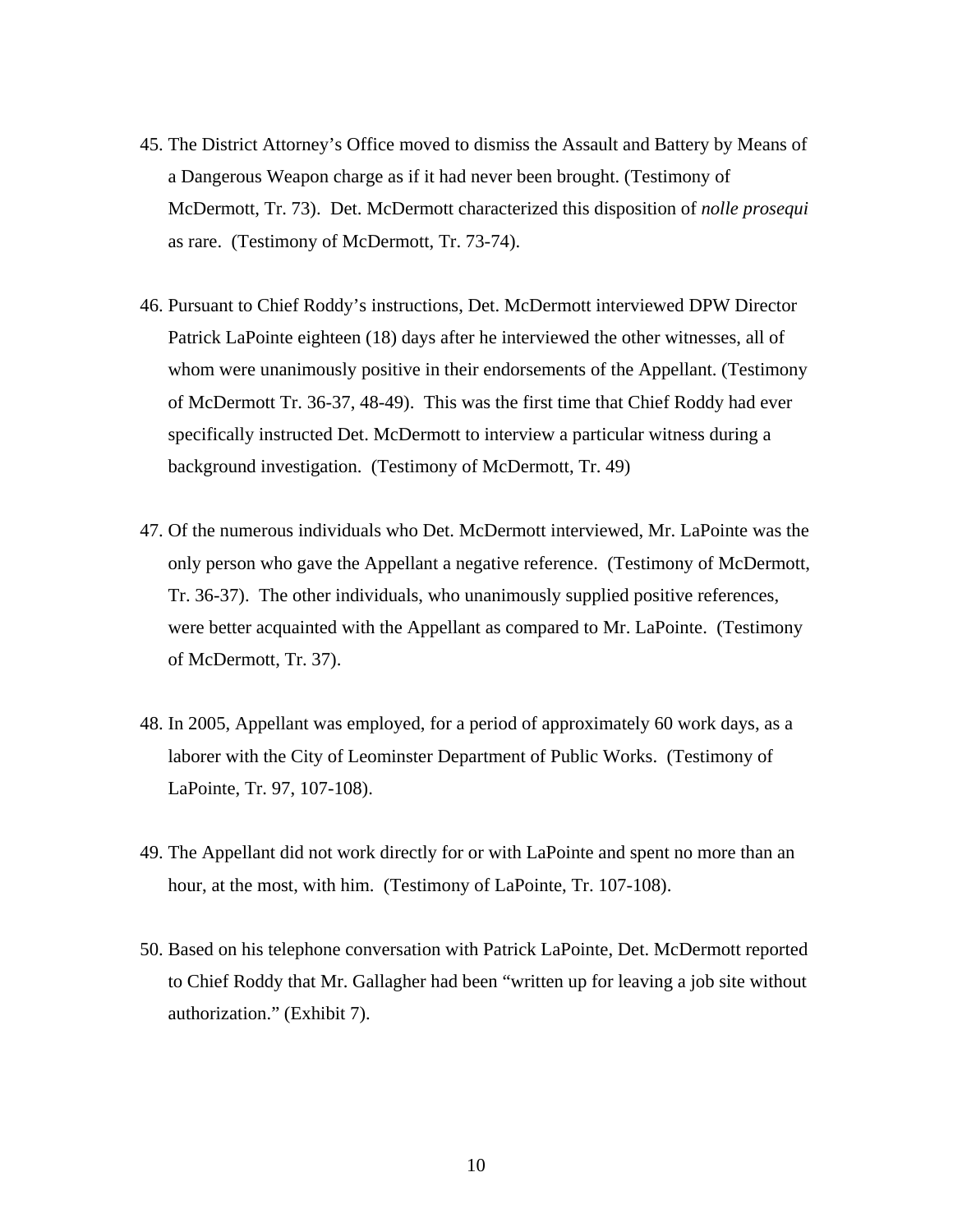- 51. Det. McDermott made no attempt to obtain, from the City of Leominster, a copy of the "write up" or any written documentation regarding the alleged discipline, even though he had a signed release which would have enabled him to do so. (Testimony of McDermott, Tr. 38-39).
- 52. The sole source of this information was Mr. LaPointe. (Testimony of McDermott, Tr. 42). Det. McDermott conducted absolutely no investigation or inquiry into the facts and circumstances surrounding the above-described incident and he never asked Mr. LaPointe to explain what happened. (Testimony of McDermott, Tr. 42-43).
- 53. Detective McDermott interviewed Mr. LaPointe over the telephone, even though he admitted that an in-person interview would have been more reliable, as it would have allowed him to better assess LaPointe's credibility. (Testimony of McDermott, Tr. 35-36).
- 54. LaPointe testified that the Appellant "left work on two or three occasions. He left the jobsite without telling his foreman." (Testimony of LaPointe, Tr. 98.). LaPointe did not directly observe this, but he claimed that the Appellant's Foreman, Michael Booth, reported it to him.
- 55. According to Det. McDermott's report, Mr. Booth described the Appellant "as a pretty good guy who was quiet. He rated the job performance of Mr. Gallagher as being average, and reported no issues with sick time or tardiness. Mr. Booth stated that he would recommend Mr. Gallagher without reservation for the job of a police officer." (Exhibit 7). Noticeably absent in Booth's appraisal is any mention of the "unauthorized absence."
- 56. The Appellant testified that he left a job site to attend a medical appointment related to an occupational injury. (Testimony of Appellant, Tr. 279-280). He notified the dispatcher and Mr. Booth, his immediate supervisor. (Testimony of Appellant, Tr. 279-282). In fact, he notified Mr. Booth both on the day before the appointment and on day of the appointment. (Testimony of Appellant, Tr. 279-282). Mr. Booth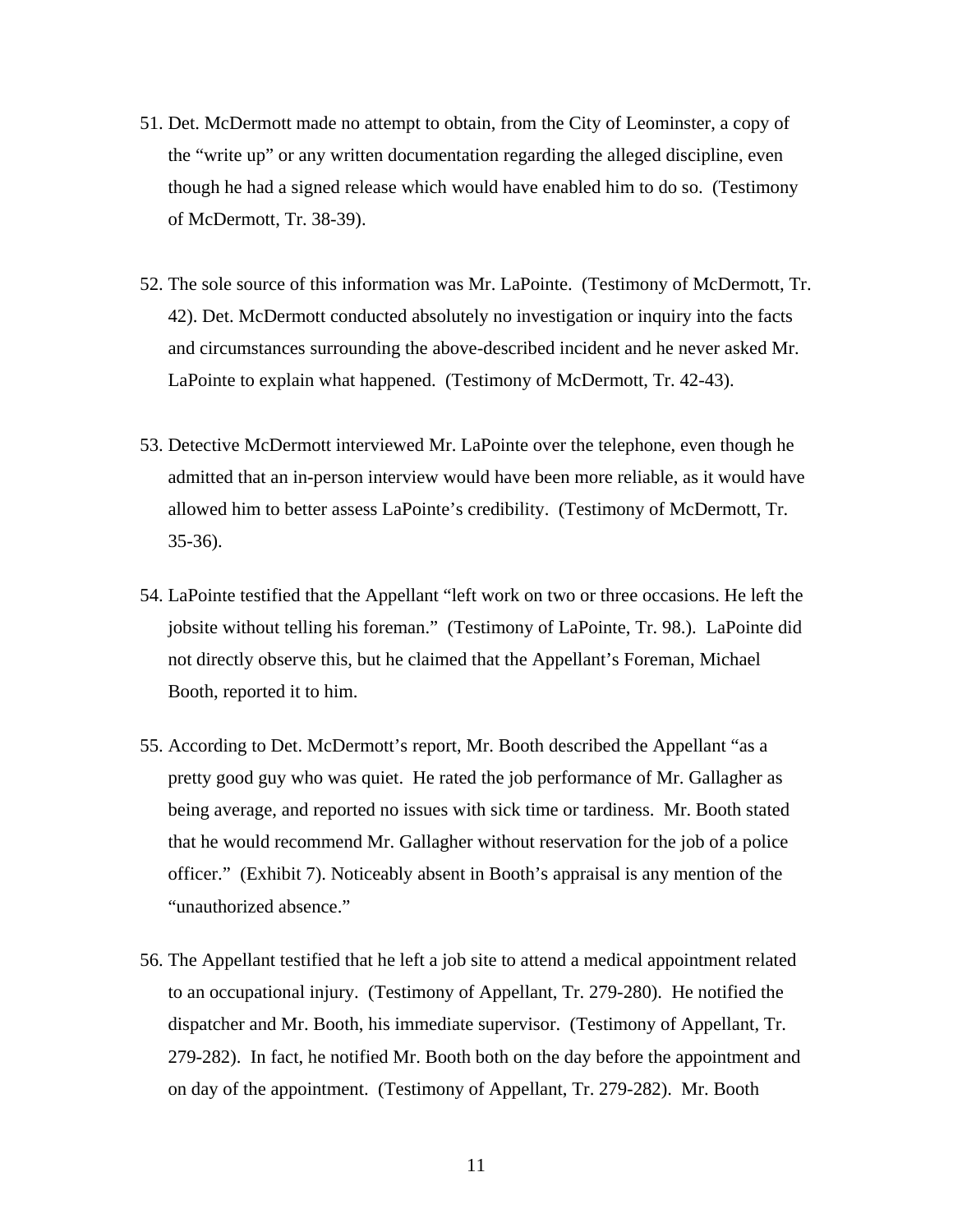transported the Appellant from the worksite to his vehicle, which was parked at the DPW facility. (Testimony of Appellant, Tr. 281-282). Mr. Booth also separately transported the Appellant's car keys from the worksite to the DPW facility. (Testimony of Appellant, Tr. 282-283).

- 57. After attending his medical appointment, which took approximately an hour, the Appellant returned to work. (Testimony of Appellant, Tr. 283).
- 58. Mr. Booth, the Appellant's direct supervisor, did not impose any discipline on the Appellant for having left work without permission. (Testimony of Appellant, Tr. 283).
- 59. Mr. LaPointe handed the Appellant a disciplinary letter for his allegedly leaving the jobsite without permission. (Testimony of Appellant, Tr. 284). When the Appellant voiced his opposition to the discipline and tried to explain the situation, LaPointe told him that "there is really nothing you can do about it because you are on probation." (Testimony of Appellant, Tr. 284).
- 60. The City never asked the Appellant for his version of the events surrounding the aforementioned allegations and the first time he learned that the incident was being held against him was when he received the bypass letter. (Testimony of Appellant, Tr. 285).
- 61. When Det. McDermott asked Mr. LaPointe how well the Appellant would perform under pressure, McDermott claims that LaPointe stated, "not to well" (sic). (Testimony of McDermott, Tr. 45, Exhibit 7). However, LaPointe denied making this statement. (Testimony of LaPointe, Tr. 103, 115-116). Furthermore, McDermott knows of no examples of the Appellant not performing well under stress or pressure. (Testimony of McDermott, Tr. 45).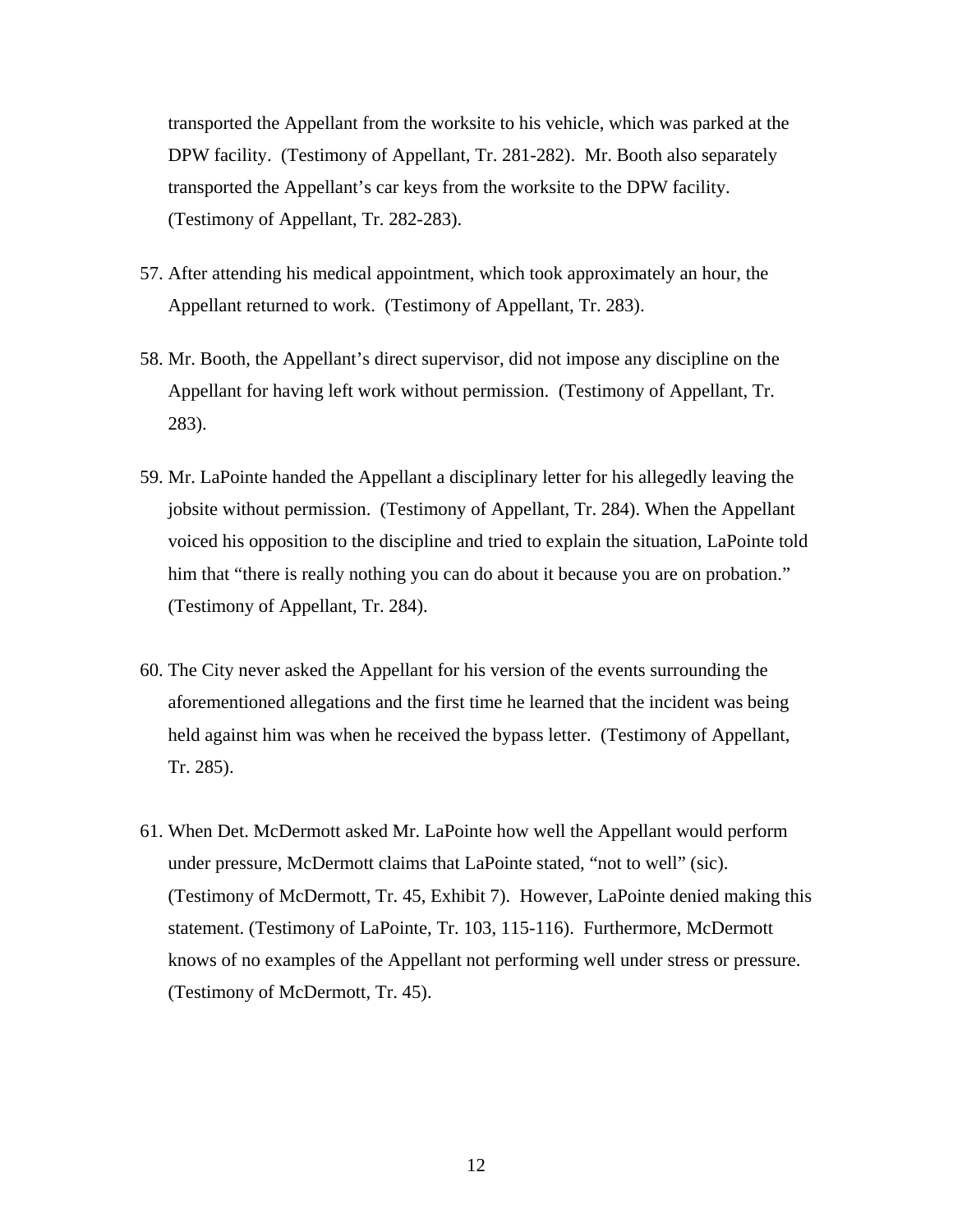- 62. No other individual who Det. McDermott interviewed suggested that the Appellant had any difficulties performing under stress. (Testimony of McDermott, Tr. 47). In fact, the Appellant's background investigation indicates otherwise.
- 63. Plymouth, Massachusetts Police Sergeant Scott M. Vecchi, who has 13 years of police experience and 19 years of service in the U.S. Marine Corps, having last held the rank of Gunnery Sergeant, testified that the Appellant served as a corpsman in his Scout Sniper Platoon. (Testimony of Vecchi, Tr. 122-123). Sgt. Vecchi worked very closely with the Appellant and he personally observed the Appellant performing under stress and pressure. (Testimony of Vecchi, Tr. 128). For example, Vecchi mentioned that the Appellant performed well in immediate action drills, which are conducted with live ammunition in a "very stressful environment." (Testimony of Vecchi, Tr. 128).
- 64. Mr. LaPointe allegedly made numerous other negative and unsubstantiated statements regarding the Appellant. (Exhibit 7). For example, Mr. LaPointe claimed the Appellant "would stir things up at work and always questioned authority." (Exhibit 7, Testimony of McDermott, Tr. 40). However, McDermott never asked Mr. LaPointe to provide examples or explain his opinions in any way. (Testimony of McDermott Tr. 40-47).
- 65. Sgt. Vecchi directly contradicted LaPointe's characterizations of the Appellant. (Testimony of Vecchi, Tr. 126). He further testified that, based on his knowledge of the Appellant, (Has Known Appellant for 4-5 years, serving in Iraq as his supervisor) it would be highly unlikely for the Appellant to have left a worksite without permission. (Testimony of Vecchi, Tr. 126-127).
- 66. Sgt. Vecchi had served in the Plymouth Police Department for 14 years and also served in the Marine Corps reserves for 19 years. He answered questions with out hesitation or equivocation. He found that the Appellant was very respectful of authority, otherwise you get people killed. His assessment of the Appellant's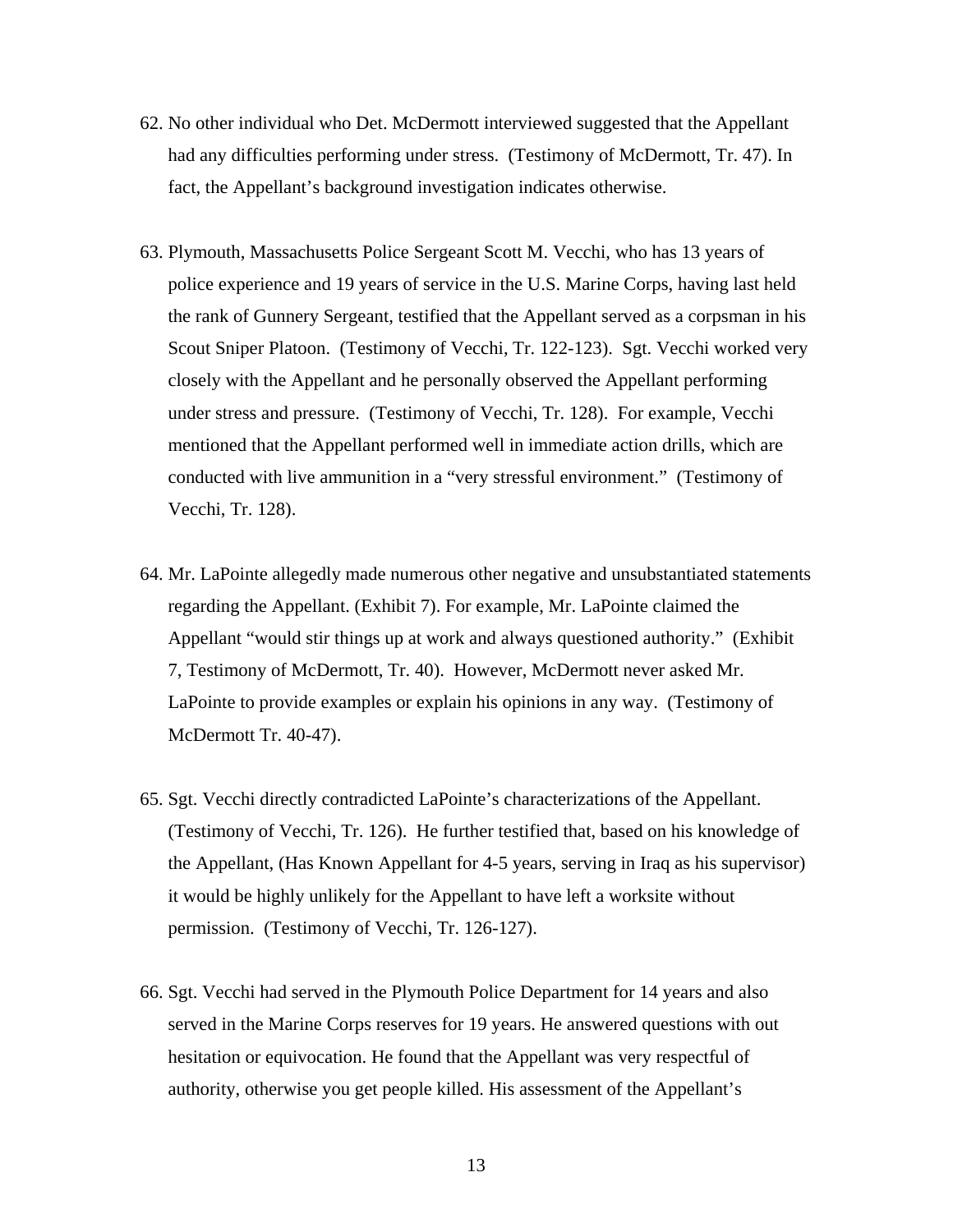character appears to be solid and well founded. He made direct eye contact. His presentation was appropriate and military in bearing. I find him to be a reliable and credible witness. (Testimony and demeanor of Vecchi)

- 67. The Appellant presented to the Commission as friendly, polite, respectful and neat of appearance. He answered questions during examination and cross-examination appropriately and without hesitation or equivocation. He exhibited responsibility and maturity in his bearing. His military, personal and professional experience is obvious in his presentation. He adequately and reliably explained in detail all of his past experiences when called to do so. He is a credible witness. (Testimony and demeanor of Appellant)
- 68. Sergeant Vecchi and the Appellant appeared to be very credible. Both witnesses made good eye contact, were clear and concise, exhibited positive body language, and were able to clearly recall the events in question, and did not hesitate in their answers. Throughout their testimony, they appeared sincere and truthful. Vecchi and the Appellant corroborated each other's testimony on the key factors exhibiting the Appellant's character; doing well under pressure and stress, respect for authority, obeying rules and being responsible by properly notifying superiors of leaving the job site or taking time of from work. On the Contrary, Chief Roddy based on information contained in the investigation report and Patrick Lapointe's testimony seemed to be contradictory, on each of these key factors underlying the character of the Appellant. Three of the five reasons stated by Roddy for the bypass of the Appellant, he attributed to Appointee as the source of information, (Unsatisfactory review from prior employer; Documented improper use of time off; and Violations of policies relative to unauthorized leaving jobsite). However, Lapointe under cross-examination either denied making the statement or attributed that information to the Appellant's supervisor, Michael Booth. There was no reliable evidence presented, substantiating Booth as the originator of this information, despite the City being given an opportunity to produce Booth as a witness or some other reliable evidence. (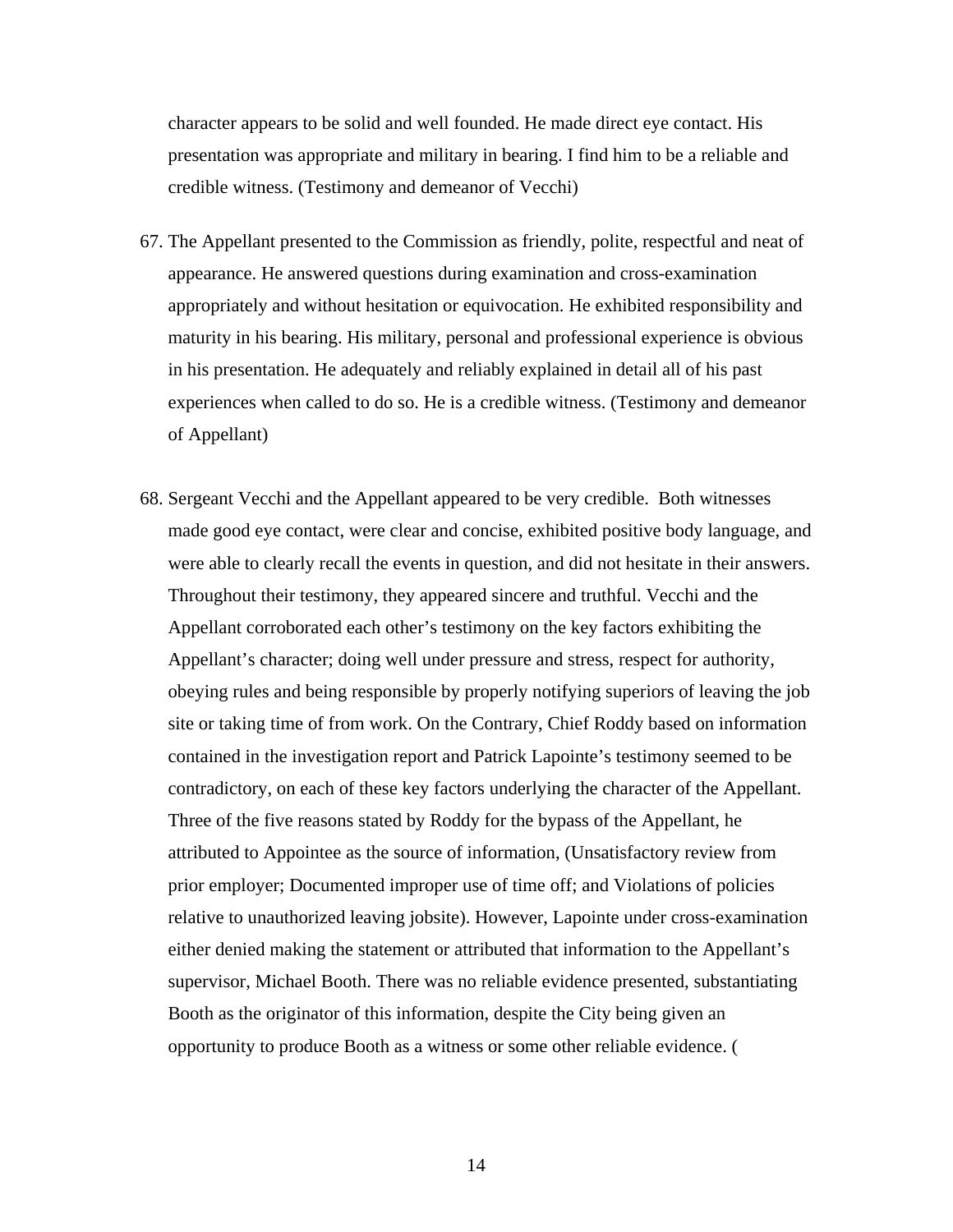administrative notice, evidence, testimony and demeanor of Vecchi, Appellant, Roddy and Lapointe)

- 69. Further, I do not find Patrick LaPointe's testimony consistent with his statements to Det. McDermott. His characterization of the Appellant was based on very limited interaction. Indeed, Mr. LaPointe admitted that he never spent more than an hour with the Appellant. (Testimony of LaPointe, Tr. 108). Cross examination of Mr. LaPointe also revealed inconsistencies in his communications regarding the Appellant. First, Det. McDermott's investigatory notes indicated that Mr. LaPointe stated there were "National Guard problem with dates, tried to get days off for days he was not eligible for." Exhibit 8. When confronted with this statement on crossexamination, Mr. LaPointe admitted that the issue was "whether [the Appellant] was [eligible to be] compensated for attending a weekend drill" and it was "not as if Mr. Gallagher took time off to which he was not entitled." (Testimony of LaPointe, Tr. 110-111). His testimony differs significantly from Det. McDermott's notes.
- 70. Second, Mr. LaPointe's testimony was not consistent with respect to the Appellant's alleged unauthorized leave. His testimony and statement to Det. McDermott that the Appellant left a jobsite without authorization differs remarkably from Appellant's testimony. The Appellant testified credibly and emphatically that he not only had authorization to go to a medical appointment for an on the job injury, but that Michael Booth, his immediate supervisor, drove him to the DPW garage where his personal vehicle was parked, so that he could drive to the appointment. (Testimony of Appellant, Tr. 279-282). Mr. Booth made a second trip to separately transport the Appellant's car keys from the worksite to the DPW facility. (Testimony of Appellant, Tr. 282-283). Finally, as discussed in more detail below, the City was given ample opportunity to provide Mr. Booth's testimony on these events to the Commission. It failed to do so. This failure casts further doubt on Mr. LaPointe's credibility with respect to this very important issue. Thus, I must credit the Appellant's detailed testimony with respect to these events and find LaPointe's testimony entirely unreliable.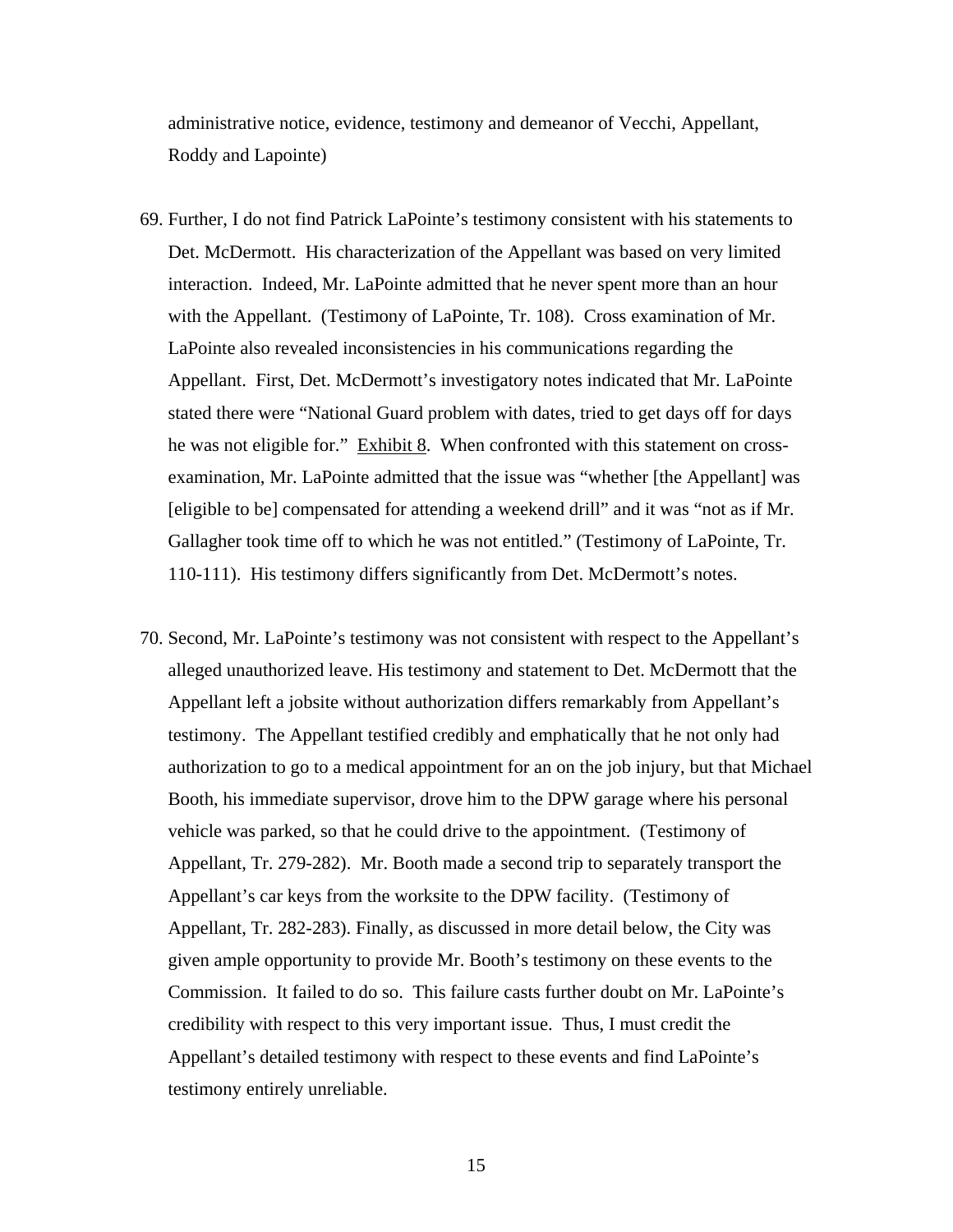- 71. Additionally, it became apparent that there was some previous friction between the Appellant and Mr. LaPointe, such that LaPointe may be biased against him. Specifically, the Appellant testified credibly that LaPointe induced him to leave his higher paying position with the Maynard DPW by assuring him that he would be promoted to the position of heavy equipment operator. (Testimony of Appellant, Tr. 273-274). He did not waiver from this testimony on cross examination. (Testimony of Appellant, Tr. 324). Mr. Booth supports the Appellant's position as it is noted on the reference which he provided that the Appellant "has been promised things that didn't happen." (Exhibit 8). In direct contrast to the Appellant's testimony and the supporting reference form, LaPointe denied that he ever gave the Appellant any assurances regarding the heavy equipment operator's position. (Testimony of LaPointe, Tr. 105). Because of the Appellant's sincere and forthright demeanor, as well as the corroborating reference form, I find that the Appellant testified credibly on this point and that Mr. LaPointe did not.
- 72. Chief Roddy's testimony exhibited a conflict with his original concerns, beliefs and assumptions which formed the basis for his reasons for bypassing the Appellant. Chief Roddy readily admitted those prior mistakes and misunderstandings of the data, when confronted on the witness stand. He relied on the accuracy of the information provided to him in Detective McDermott's report in making his recommendation for bypass. For example, he testified that "[m]ainly because we give officers a cruiser every day and that their driving record and driving habits are areas of concern and we reviewed his record. In particular, failing to stop for a police officer that was a concern as well as some of the other violations." (Testimony of Roddy, Tr. 162). He further stated that the alleged failure to stop for a police officer offense, for which the Appellant had been found not responsible, "was certainly a concern." (Testimony of Roddy, Tr. 162). Testimony revealed, however, that both Det. McDermott and Chief Roddy's characterization of this charge was erroneous. In fact, the charge was a civil "failure to stop" for a stop light or a stop sign. It was not the more serious criminal offense of "failure to stop for a police officer." (Testimony of McDermott, Tr. 52-61;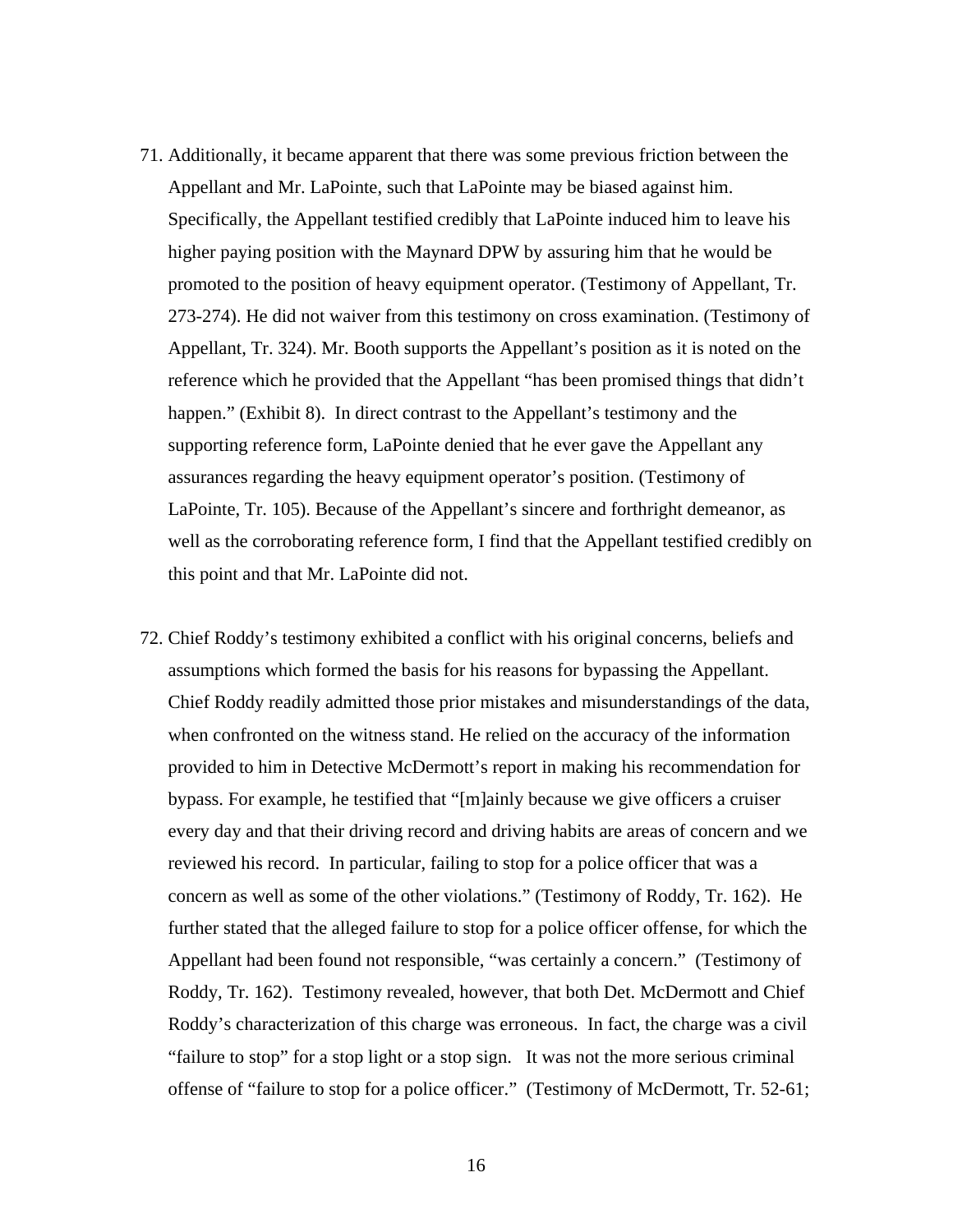Testimony of Roddy, Tr. 207, Testimony of Appellant, Tr. 312).<sup>1</sup> When this mischaracterization was pointed out on cross examination, Roddy dismissed what he previously characterized as serious violation of particular concern, saying that "it [the failure to stop charge] didn't matter." Chief Roddy's testimony showed the lack of substantiation for the facts and circumstances upon which he relied, at the time of his decision to bypass the Appellant. I find Chief Roddy to be a credible witness. (Testimony of Roddy, Tr. 209-210).

- 73. Also, Chief Roddy readily admitted his prior acts which were not consistent with his emphasis on the importance of clean driving records. Chief Roddy admitted to having hired an officer who had a driving record much worse than the Appellant's record. (Testimony of Roddy, Tr. 215). Finally, Chief Roddy was hesitant in some of his answers and was unable to recall some important details, but I do not attribute this to evasiveness or deception. For example, he was unable to recall much of the Appellant's interview, including his statements regarding his driving record. (Testimony of Roddy, Tr. 162-163). Chief Roddy also claimed a lack of memory regarding the Appellant's explanations regarding two of the three restraining orders, upon which the City relies in bypassing the Appellant. (Testimony of Roddy, Tr. 166). Likewise, Chief Roddy could not recall whether he discussed references or the Appellant's references with him. I attribute this testimony to a failure of recollection. I find Chief Roddy to be a credible witness, but mistaken in some areas. (Testimony of Roddy, Tr. 167).
- 74. Neither Detective McDermott nor Patrick LaPointe was substantially consistent with the other's testimony regarding conversations and important relevant information received by Detective McDermott from LaPointe. Detective McDermott testified that he does take written notes of his interviews with references or witnesses. His notes and testimony were at odds with LaPointe's testimony. I am unable to resolve this

<sup>&</sup>lt;sup>1</sup> The disposition of "Not Responsible," abbreviated NR on the Appellant's driving record, proves that the Appellant was not charged with the crime of Refusal to Submit to a Police Officer. Such is the case because the disposition of NR is only available for civil and not criminal infractions. See G.L. c. 90C § 3.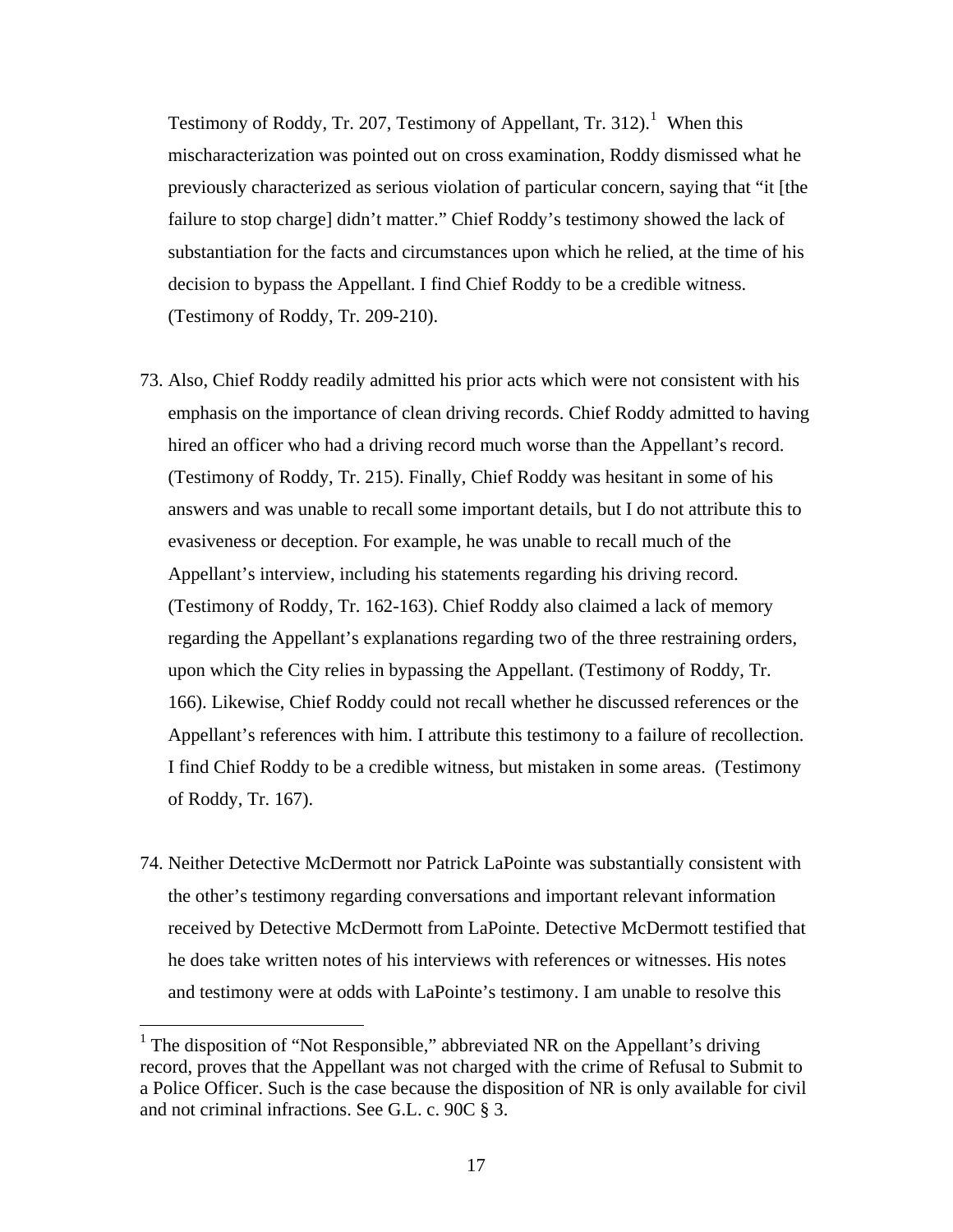conflict in favor of either of these two witnesses. The inconsistency between these two witnesses is a factor in appraising the weight and probity of their testimony and other evidence. In the least it does diminish the reliability of the information passed on to Chief Roddy in McDermott's report, from LaPointe. In any event it appears that the mistaken information regarding the Appellant's employment with the DPW, originated with LaPointe. (Testimony of Roddy and LaPointe)

75. The Appellant, prior to the hearing did file and serve a Request for Production, for documents which included the background investigation files on each of the three Appointees, who bypassed the Appellant for appointment. The Appellant followed that with a Motion to Compel production, which was addressed at this hearing. The Appellant objected at the hearing to the City's introduction of Exhibits 14, 15&16, which were claimed to be the documents on the Appointees' criminal and driving background. Those documents, other than the summary for each Appointee were illegible. The City was given an opportunity after the hearing to submit legible copies as substitutes and a further opportunity for the Appellant to respond. The three Exhibits were marked for identification at the hearing, taken de bene subject to later written argument by the parties. Subsequent to the hearing, the City filed substitute documents for Exhibits 14, 15  $&16$ . However, these documents were also illegible and were unusable. I am not striking these exhibits, yet I am unable to attribute any weight or probity to them. (administrative notice, case file, Exhibits 14, 15  $\&$ 16)

# **CONCLUSION**

The role of the Civil Service Commission is to determine "whether the Appointing Authority has sustained its burden of proving that there was reasonable justification for the action taken by the appointing authority." City of Cambridge *v.* Civil Service Commission, 43 Mass. App. Ct. 300, 304 (1997). Reasonable justification means the Appointing Authority's actions were based on adequate reasons supported by credible evidence, when weighed by an unprejudiced mind, guided by common sense and by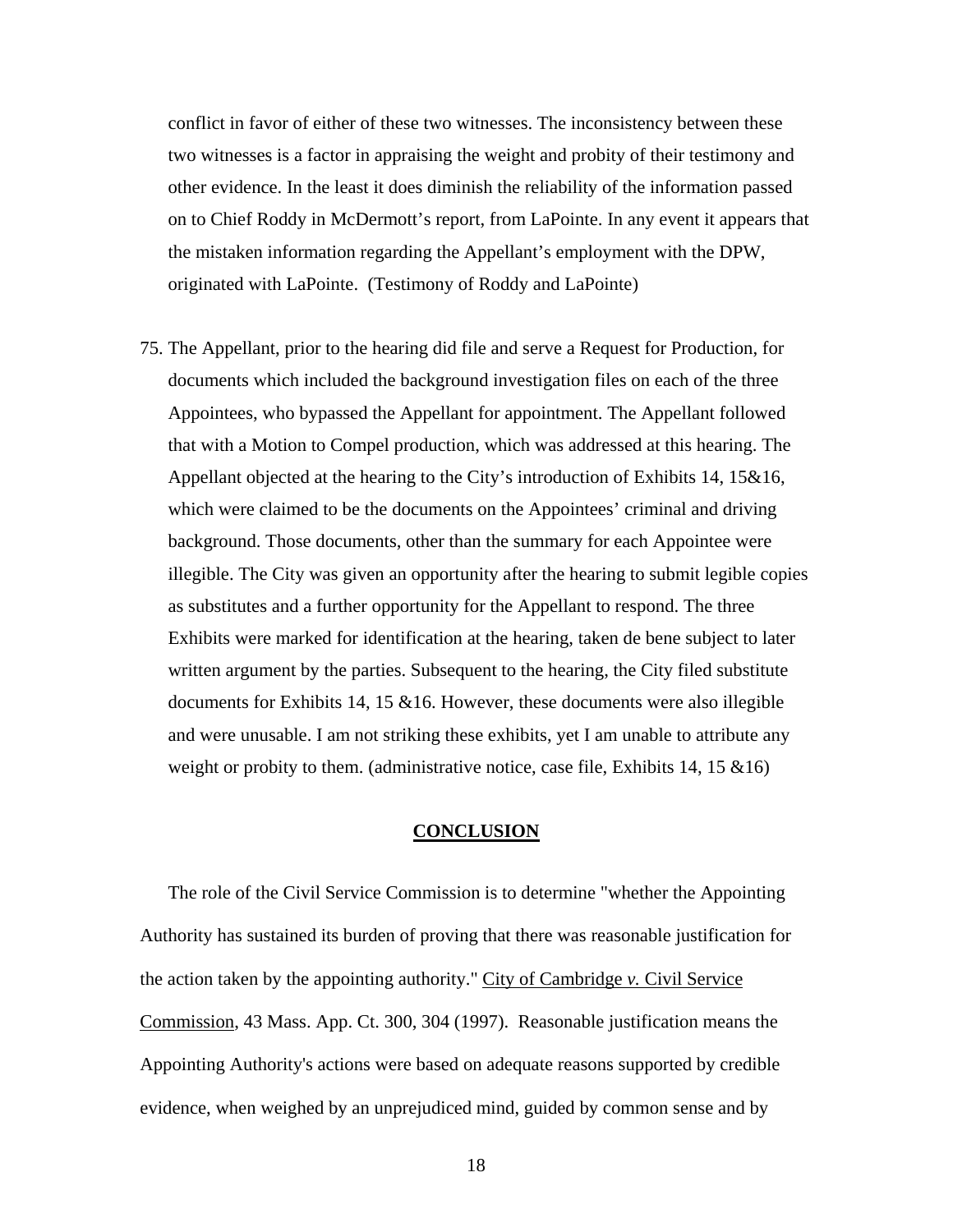correct rules of law. Selectmen of Wakefield *v.* Judge of First Dist. Ct. of E. Middlesex, 262 Mass. 477, 482 (1928). Commissioners of Civil Service *v.* Municipal Ct. of the City of Boston, 359 Mass. 214 (1971). General Laws c. 31, § 2(b) requires that bypass cases be decided by a preponderance of the evidence. A "preponderance of the evidence test requires the Commission to determine whether, on the basis of the evidence before it, the Appointing Authority has established that the reasons assigned for the bypass of an Appellant were more probably than not sound and sufficient." Mayor of Revere *v.*  CivilService Commission, 31 Mass. App. Ct. 315 (1991).

 Appointing Authorities are expected to exercise sound discretion, under the particular circumstances of the case when choosing individuals from a certified list of eligible candidates on a civil service list. The SJC stated the following: "On a further issue we may now usefully state our views. The appointing authority, in circumstances such as those before us, may not be required to appoint any person to a vacant post. He may select, in the exercise of a *sound discretion*, among persons eligible for promotion or may decline to make any appointment. (Emphasis added) See Commissioner of the Metropolitan Dist. Commn. v. Director of Civil Serv.348 Mass 184, 187-193 (1964). See also Corliss v. Civil Serv. Commrs. [242 Mass. 61](http://socialaw.gvpi.net/sll/lpext.dll/sll/sjcapp/sjcapp-1606793#sjcapp-242-32-mass-46--32-61), 65; Seskevich v. City Clerk of Worcester, [353 Mass. 354,](http://socialaw.gvpi.net/sll/lpext.dll/sll/sjcapp/sjcapp-0896575#sjcapp-353-32-mass-46--32-354) 356; Starr v. Board of Health of Clinton, [356 Mass. 426,](http://socialaw.gvpi.net/sll/lpext.dll/sll/sjcapp/sjcapp-0866555#sjcapp-356-32-mass-46--32-426) 430- 431. Cf. Younie v. Director of Div. of Unemployment Compensation, [306 Mass. 567,](http://socialaw.gvpi.net/sll/lpext.dll/sll/sjcapp/sjcapp-1312350#sjcapp-306-32-mass-46--32-567) 571-572. A judicial judgment should "not be substituted for that of . . . [a] public officer" who acts in good faith in the performance of a duty. See M. Doyle & Co. Inc. v. Commissioner of Pub. Works of Boston, [328 Mass. 269,](http://socialaw.gvpi.net/sll/lpext.dll/sll/sjcapp/sjcapp-1135130#sjcapp-328-32-mass-46--32-269) 271-272." Goldblatt vs. Corporation Counsel of Boston, 360 Mass 660, 666, (1971)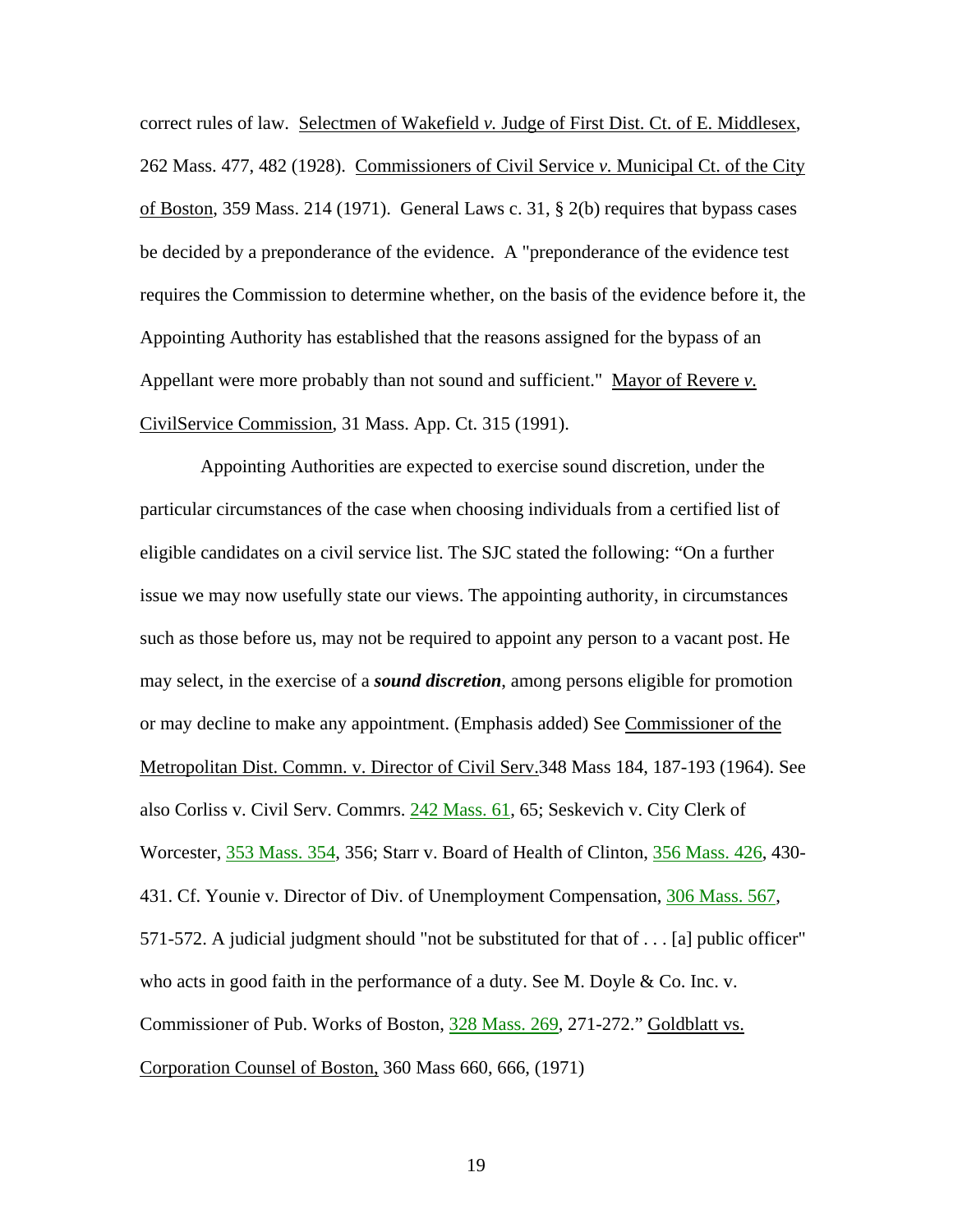In a bypass appeal, the CSC must consider whether, based on a preponderance of the evidence before it, the Appointing Authority sustained its burden of proving there was "reasonable justification" for the bypass. City of Cambridge v. Civil Service Commission, 43 Mass. App. Ct. 300, 303 (1997). It is well settled that reasonable justification requires that the Appointing Authority's actions be based on adequate reasons supported by credible evidence, when weighed by an unprejudiced mind guided by common sense and correct rules of law. Selectmen of Wakefield v. Judge of First Dist. Ct. of E. Middlesex, 262 Mass. 477, 482 (1928). Commissioners of Civil Service v. Municipal Ct. of the City of Boston, 359 Mass. 214 (1971).

The issue for the commission is "not whether it would have acted as the appointing authority had acted, but whether, on the facts found by the commission, there was reasonable justification for the action taken by the appointing authority in the circumstances found by the commission to have existed when the Appointing Authority made its decision." Watertown v. Arria, 16 Mass. App. Ct. 331, 334 (1983). See Commissioners of Civil Serv. v. Municipal Ct. of Boston, 369 Mass. 84, 86 (1975) and Leominster v. Stratton, 58 Mass. App. Ct. 726, 727-728 (2003). However, personnel decisions that are marked by political influences or objectives unrelated to merit standards or neutrally applied public policy represent appropriate occasions for the Civil Service Commission to act. City of Cambridge, 43 Mass. App. Ct. at 304.

In addition to determining whether the Appointing Authority has sustained its burden, as described above, it is also the Commission's role, as the administrative agency conducting the hearing, to determine what degree of credibility should be attached to a witness' testimony. School Committee of Wellesley *v.* Labor Relations Commission*,* 376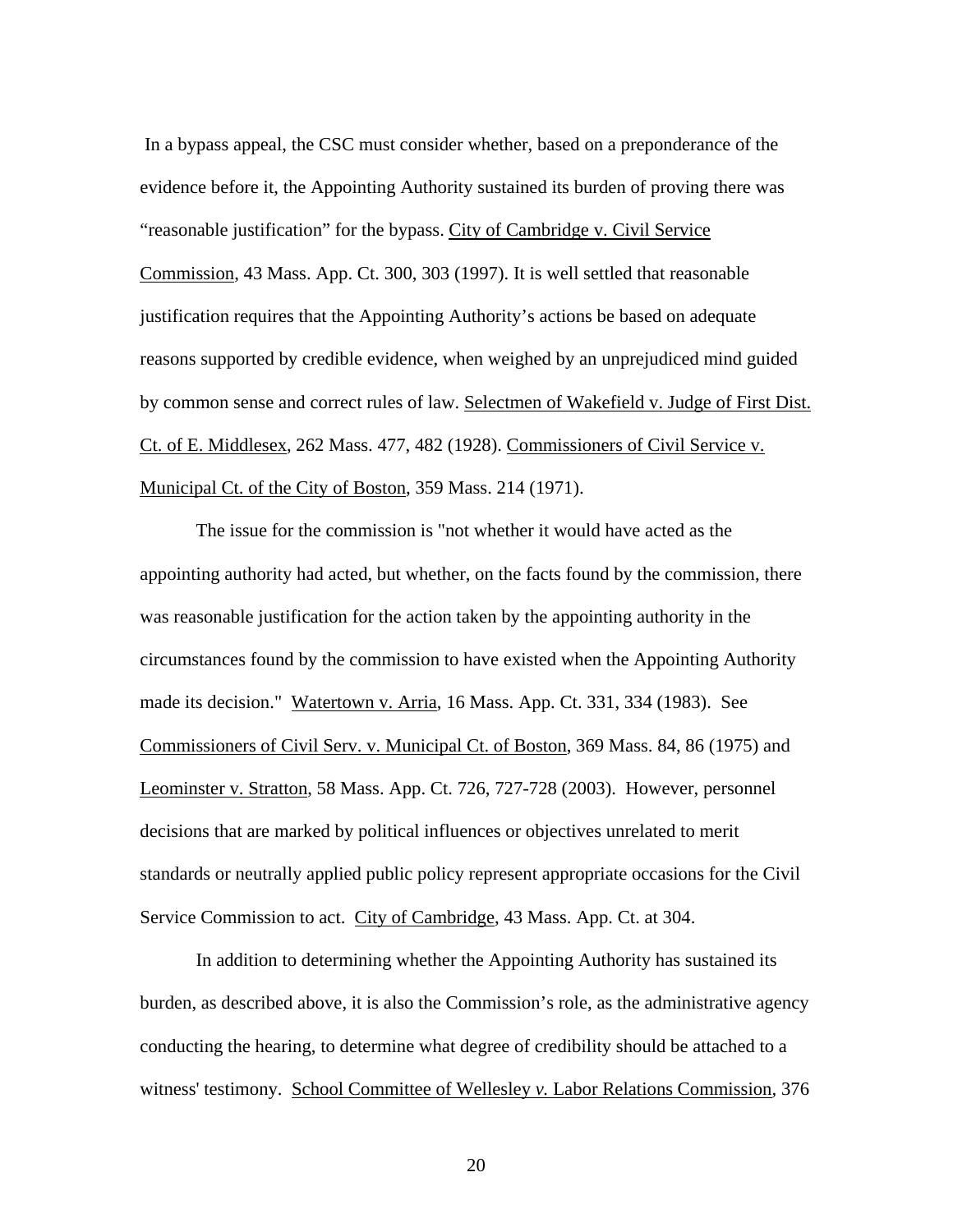Mass. 112, 120 (1978); Doherty *v.* Retirement Board of Medicine*,* 425 Mass. 130, 141 (1997). The hearing officer must provide an analysis as to how credibility is proportioned amongst witnesses. Herridge v*.* Board of Registration in Medicine*,* 420 Mass. 154, 165 (1995). In the present case, the Commission finds the testimony of both Sergeant Vecchi and the Appellant to be highly credible. Both witnesses made good eye contact, were clear and concise, exhibited positive body language, and were able to clearly recall the events in question, and did not hesitate in their answers. Throughout their testimony, they appeared sincere and truthful.

Chief Roddy's credible testimony pointed out his own lack of accurate information and the mistaken assumptions he had at the time of his bypass recommendation. For example, he testified that "[m]ainly because we give officers a cruiser every day and that their driving record and driving habits are areas of concern and we reviewed his record. In particular, failing to stop for a police officer that was a concern as well as some of the other violations." (Testimony of Roddy, Tr. 162). He further stated that the alleged failure to stop for a police officer offense, for which the Appellant had been found not responsible, "was certainly a concern." (Testimony of Roddy, Tr. 162). Testimony revealed, however, that both Det. McDermott and Chief Roddy's characterization of this charge was erroneous. In fact, the charge was a civil "failure to stop" for a stop light or a stop sign. It was not the more serious criminal offense of "failure to stop for a police officer." (Testimony of McDermott, Tr. 52-61; Testimony of Roddy, Tr. [2](#page-20-0)07, Testimony of Appellant, Tr. 312).<sup>2</sup> When this

 $\overline{a}$ 

<span id="page-20-0"></span><sup>&</sup>lt;sup>2</sup> The disposition of "Not Responsible," abbreviated NR on the Appellant's driving record, proves that the Appellant was not charged with the crime of Refusal to Submit to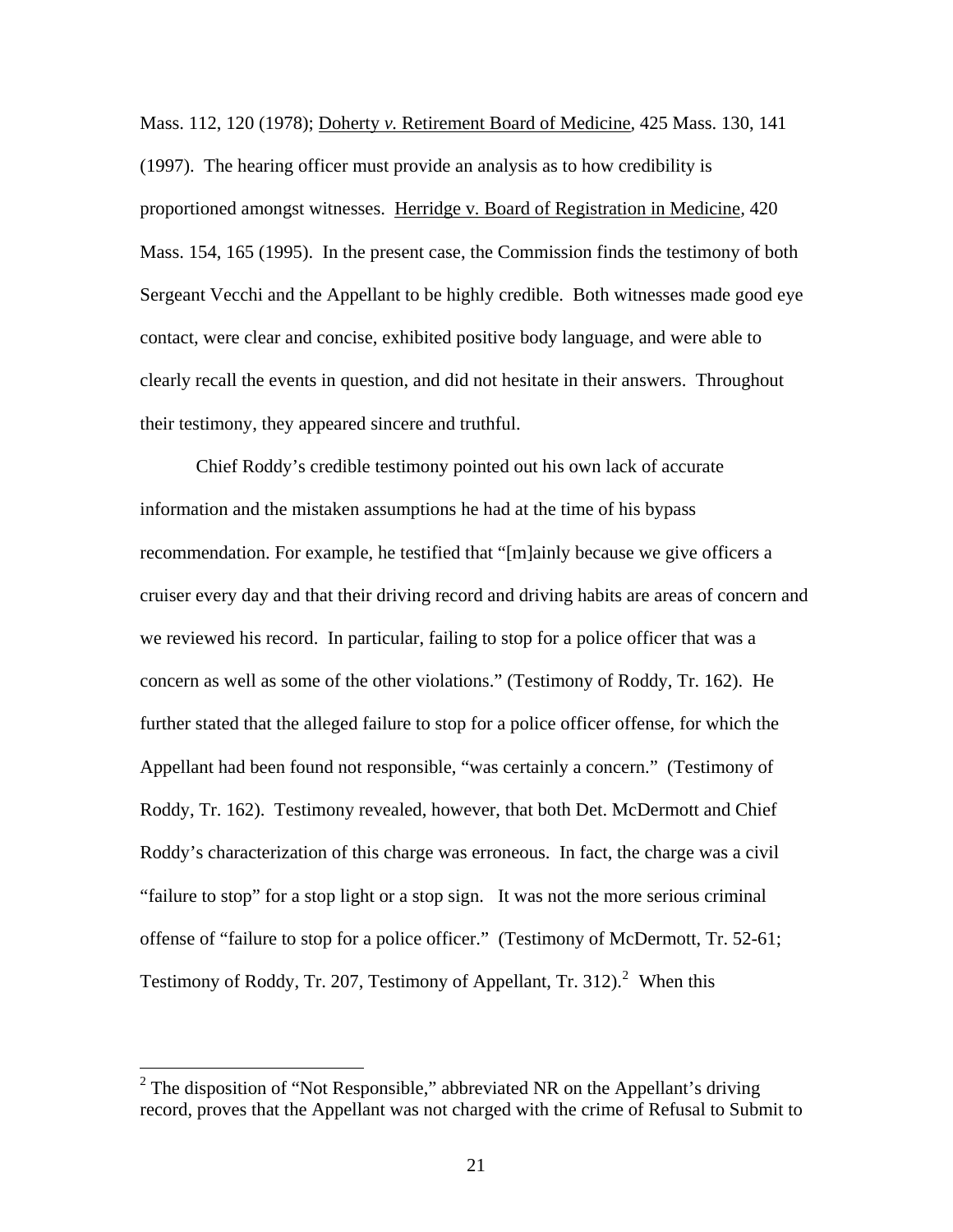mischaracterization was pointed out on cross examination, Roddy dismissed what he previously characterized as serious violation of particular concern, saying that "it [the failure to stop charge] didn't matter." (Testimony of Roddy, Tr. 209-210).

Also, Chief Roddy was not consistent when he emphasized the importance of clean driving records. Chief Roddy contradicted this statement when he admitted to having hired an officer who had a driving record much worse than the Appellant's record. (Testimony of Roddy, Tr. 215). Finally, Chief Roddy was hesitant in some of his answers and was unable to recall important details. For example, he was unable to recall much of the Appellant's interview, including his statements regarding his driving record. (Testimony of Roddy, Tr. 162-163). Chief Roddy also claimed a lack of memory regarding the Appellant's explanations regarding two of the three restraining orders, upon which the City relies in bypassing the Appellant. (Testimony of Roddy, Tr. 166). Likewise, Chief Roddy could not recall whether he discussed references the Appellant's references with him. However it has been found that this testimony was attributed to a failed memory not evasiveness. (Testimony of Roddy, Tr. 167). Chief Roddy relied on accuracy and substantiation of the facts and circumstances contained in McDermott's report. However, that report contained significant facts that were inadequately investigated and corroborated.

Further, I do not find Patrick LaPointe's testimony to be reliable as unsubstantiated hearsay or otherwise unsubstantiated. His alleged characterization of the Appellant was based on very limited interaction. Indeed, Mr. LaPointe admitted that he never spent more than an hour with the Appellant. (Testimony of LaPointe, Tr. 108).

 $\overline{a}$ 

a Police Officer. Such is the case because the disposition of NR is only available for civil and not criminal infractions. See G.L. c. 90C § 3.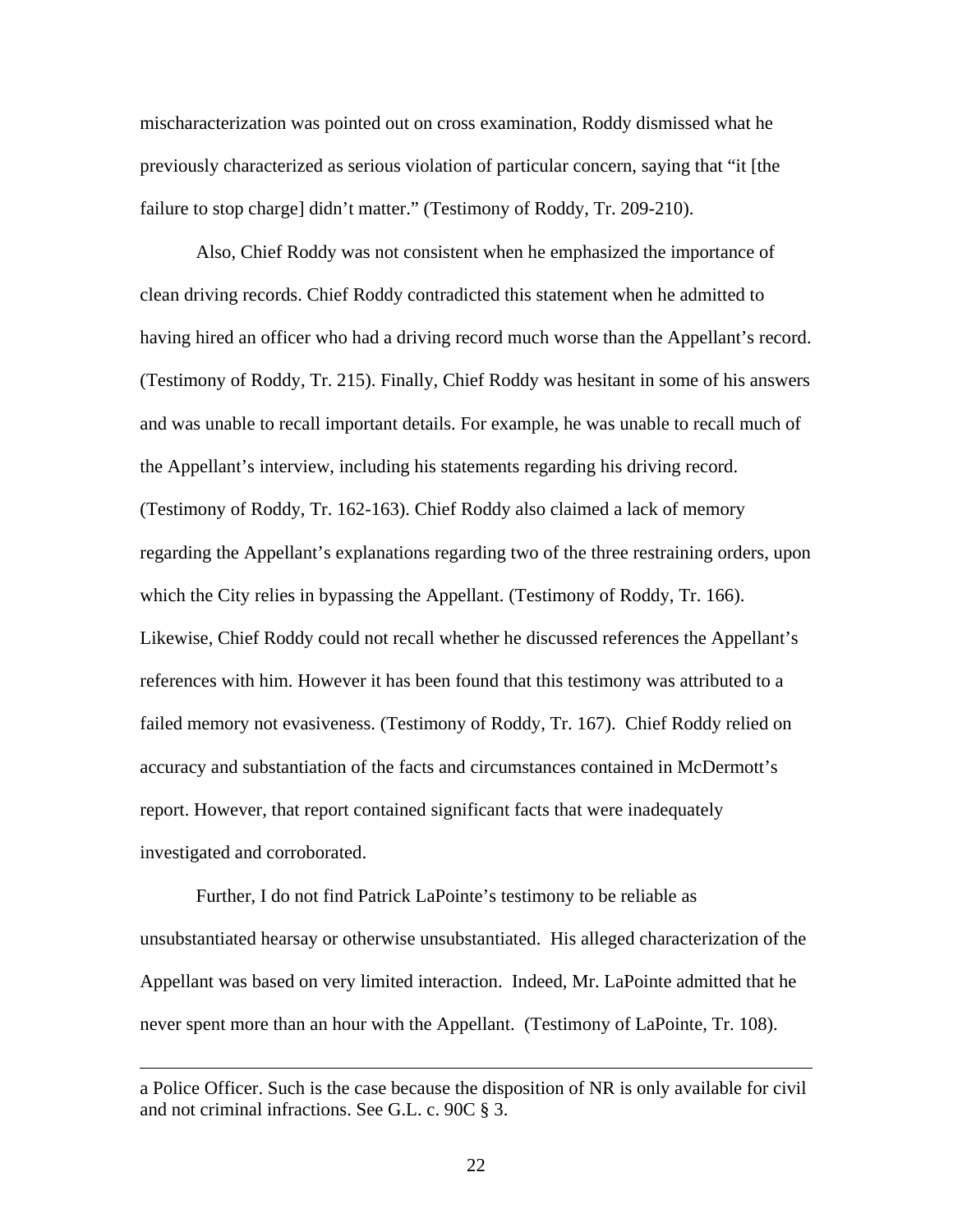Cross examination of Mr. LaPointe also revealed inconsistencies in his communications regarding the Appellant. First, Det. McDermott's investigatory notes indicated that Mr. LaPointe stated there were "National Guard problem with dates, tried to get days off for days he was not eligible for." Exhibit 8. When confronted with this statement on crossexamination, Mr. LaPointe admitted that the issue was "whether [the Appellant] was [eligible to be] compensated for attending a weekend drill" and it was "not as if Mr. Gallagher took time off to which he was not entitled." (Testimony of LaPointe, Tr. 110- 111). His testimony differs significantly from Det. McDermott's notes.

Second, Mr. LaPointe's testimony was not consistent or reliable with respect to the Appellant's alleged unauthorized leave. His testimony and statement to Det. McDermott that the Appellant left a jobsite without authorization differs remarkably from Appellant's testimony. The Appellant testified credibly and emphatically that he not only had authorization to go to a medical appointment for an on the job injury, but that Michael Booth, his immediate supervisor, drove him to the DPW garage where his personal vehicle was parked, so that he could drive to the appointment. (Testimony of Appellant, Tr. 279-282). Mr. Booth made a second trip to separately transport the Appellant's car keys from the worksite to the DPW facility. (Testimony of Appellant, Tr. 282-283). Finally, as discussed in more detail below, the City was given ample opportunity to provide Mr. Booth's testimony on these events to the Commission. It failed to do so. This failure casts further doubt on Mr. LaPointe's credibility with respect to this very important issue. Thus, I must credit the Appellant's detailed testimony with respect to these events.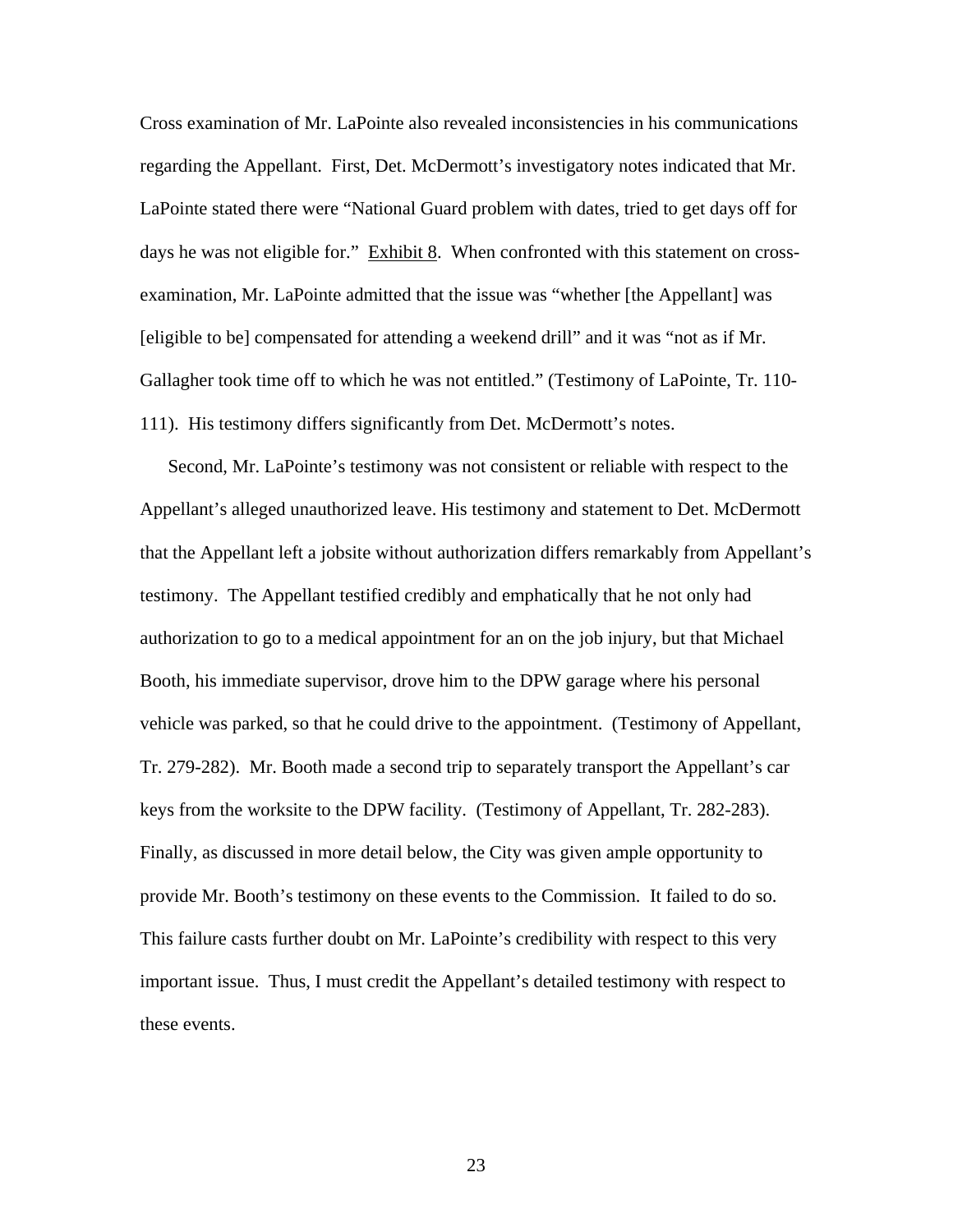Additionally, it became apparent that there was some previous friction between the Appellant and Mr. LaPointe, such that LaPointe may be biased against him. Specifically, the Appellant testified credibly that LaPointe induced him to leave his higher paying position with the Maynard DPW by assuring him that he would be promoted to the position of heavy equipment operator. (Testimony of Appellant, Tr. 273-274). He did not waiver from this testimony on cross examination. (Testimony of Appellant, Tr. 324). Mr. Booth supports the Appellant's position as it is noted on the reference which he provided that the Appellant "has been promised things that didn't happen." (Exhibit 8). In direct contrast to the Appellant's testimony and the supporting reference form, LaPointe denied that he ever gave the Appellant any assurances regarding the heavy equipment operator's position. (Testimony of LaPointe, Tr. 105). Because of the Appellant's sincere and forthright demeanor, as well as the corroborating reference form, I find that the Appellant testified credibly on this point and that Mr. LaPointe did not testify convincingly.

In addition to these credibility or reliability evidentiary issues, the City's justification for bypass contains several other troubling defects, as noted below.

## 1. The Selection Process was Flawed

The selection process utilized in this case was seriously flawed for several reasons. First, the background investigator had no specialized training in conducting recruit background investigations. (Testimony of McDermott, Tr. 27). Second, the investigation was superficial at best. McDermott simply recorded the facts presented to him and undertook no effort to investigate, corroborate, confirm, or substantiate them. (Testimony of McDermott, Tr. 27, 64-64). He interviewed Mr. LaPointe, the sole individual who provided negative information over the telephone, even though he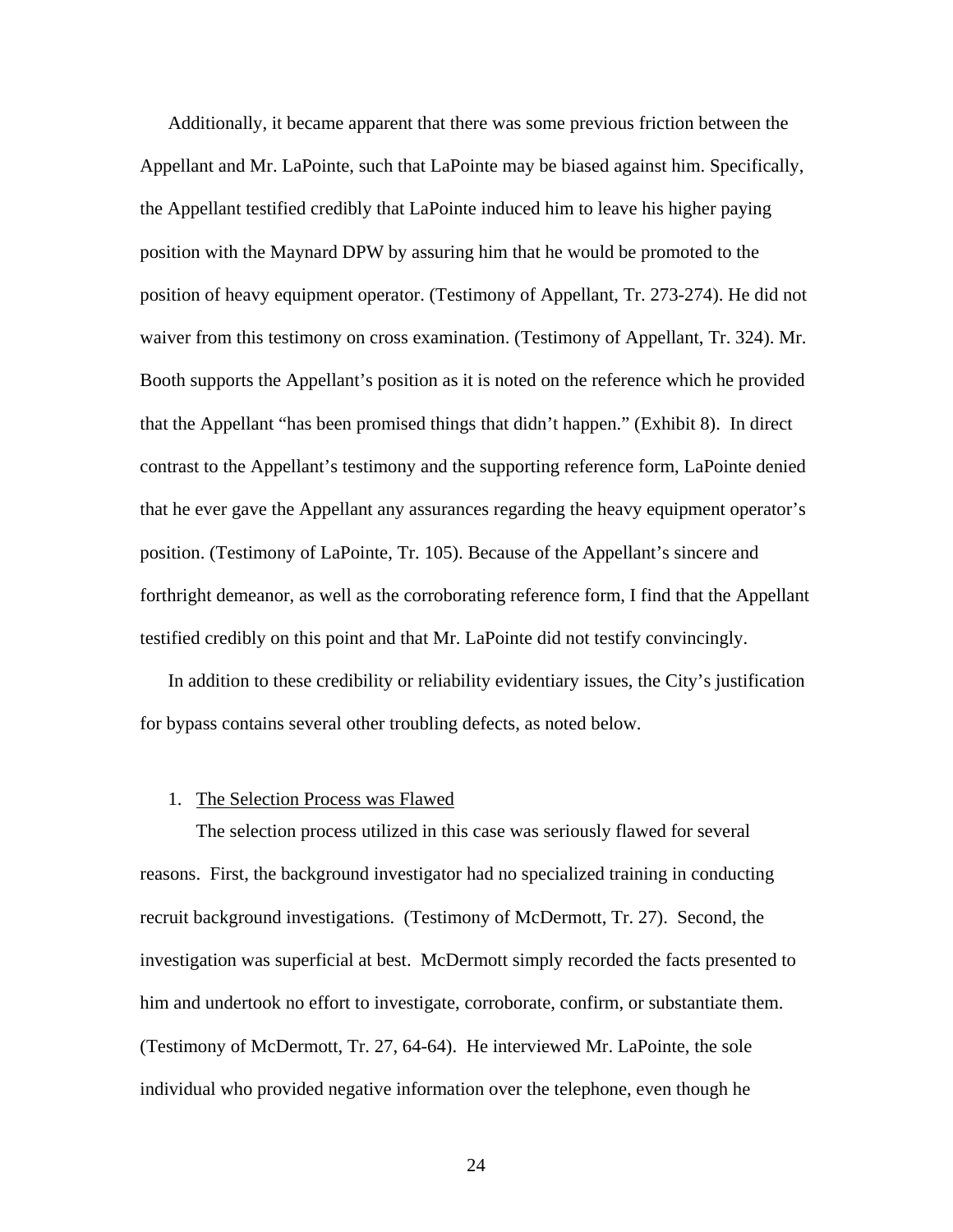admitted that an in-person interview would have been more reliable, as it would have allowed him to better assess credibility. (Testimony of McDermott, Tr. 35-36). He relied on LaPointe's subjective opinion of the Appellant and did not review the Appellant's Leominster DPW personnel file or performance reviews, even though he could have easily done so. (Testimony of McDermott, Tr. 34, 38-39). McDermott admitted that LaPointe's characterization of the Appellant is inconsistent with those provided by everyone else who he interviewed, including prior employers, coworkers, supervisors, and other police officers. (Testimony of McDermott, Tr. 35-37). Det. McDermott took LaPointe's statements at "face value" and did not ask him to provide specific examples or otherwise substantiate his conclusory opinions. (Testimony of McDermott, Tr. 40-41, 45, 47). Not one other witness who Det. McDermott interviewed supported LaPointe's opinions. (Testimony of McDermott, Tr. 47). Such unsubstantiated opinions cannot serve as legitimate bypass reasons. See Connelly v. Boston Police Department, Docket No.: G1-07-110 (2008), quoting Borelli v*.* MBTA*,* 1 MCSR 6 (1987) (Reasons which are untrue or incapable of substantiation are insufficient to support a bypass).

Furthermore, Detective McDermott interviewed Mr. LaPointe approximately 18 days after he completed and submitted his background investigation report. (Testimony of Booth, Tr. 48). He interviewed Mr. LaPointe, not on his own, in the ordinary course of the background investigation, but only because Chief Roddy had explicitly instructed him to do so. (Testimony of McDermott, Tr. 48-49). This was the first time that Chief Roddy had ever specifically instructed Det. McDermott to interview a particular witness during a background investigation. (Testimony of McDermott, Tr. 49). This further calls into question the fairness of the selection process and the validity of LaPointe's opinion.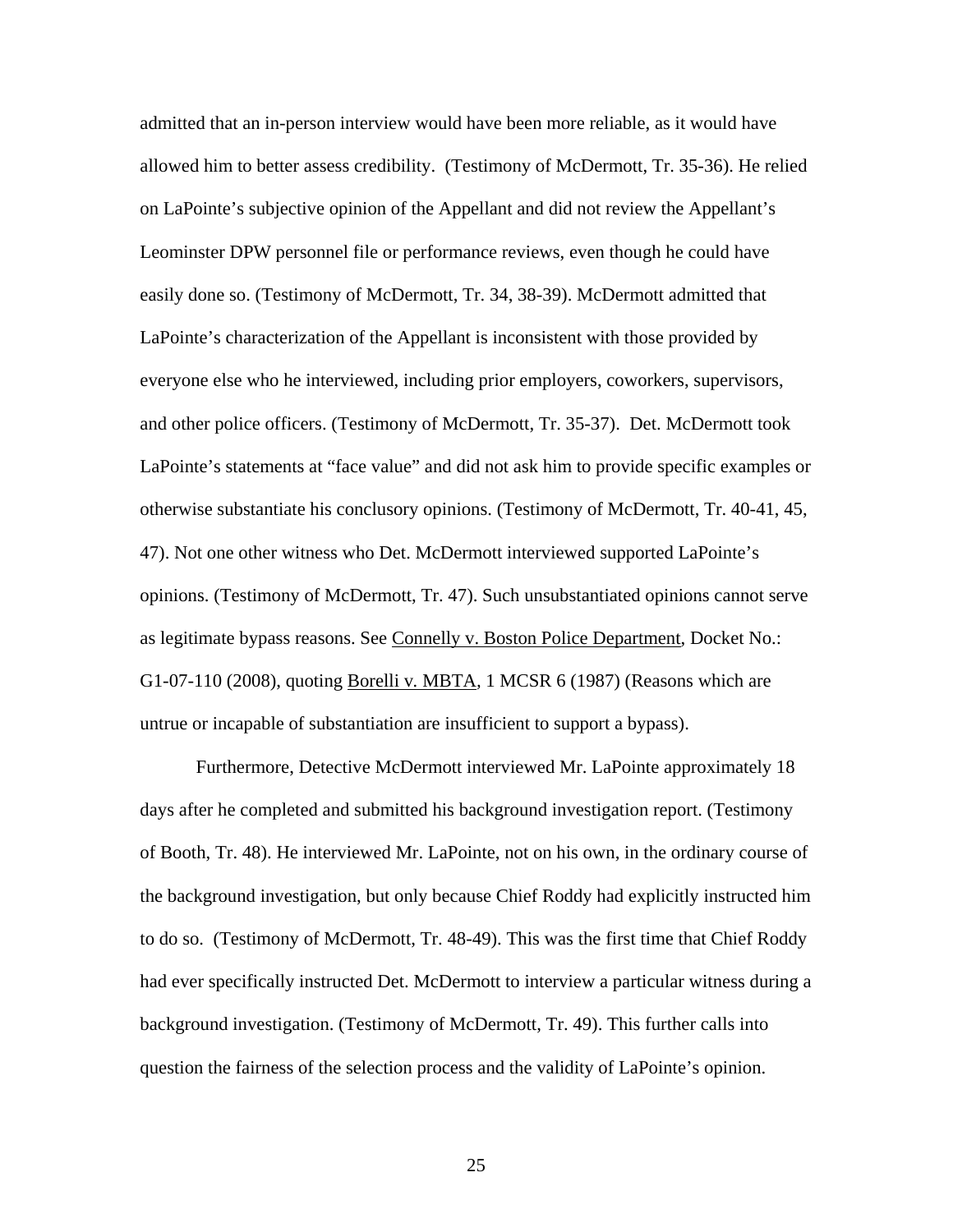Finally, although Det. McDermott agreed that "there are two sides to every story" he never got the Appellant's "side of the story," with respect to the negative information he uncovered. (Testimony of McDermott, Tr. 26-27, 31, 39, 88). Thus, Det. McDermott's admitted "search for the truth" did not include the Appellant—the *only focus* of his investigation. The lack of an adequate investigation led to false and unsupported statements being taken as true. The City then relied upon these false statements as bypass reasons. This one sided "investigation" undermines the most fundamental due process considerations and those basic merit principles which this Commission is mandated to enforce. For the aforementioned reasons, and those specified herein, I find that the selection process was irretrievably damaged. By conducting such a superficial and flawed background investigation, the City violated basic merit principles as defined by G.L.c. 31 § 1. "These principles require that employees be selected and advanced on the basis of their relative ability, knowledge and skills, assured fair and equal treatment in all aspects of personnel administration, and that they are protected from arbitrary and capricious actions." See Tallman v*.* City of Holyoke, et al.*,* Docket No.: G-2134. Indeed, this Commission has previously overturned bypasses due to flawed background investigations. See Gaudette v. Town of Oxford, Case No.: G-02-298 (2005); Hamilton v. Boston Police Dept., 11 MCSR 16 (1998) (Like here, appointing authority bypassed candidate because of allegations later proven to be unfounded.); Reilly v. Lawrence Police Dept., 13 MCSR 144 (2000) (bypass overturned because of inadequate background investigation); Gaul v. City of Quincy, Docket No.: G-02-673 (2006) (Citing *Hamilton*, the Commission stated in *Reilly* that the appointing authority had an affirmative duty to properly examine a candidate's background and credentials. Every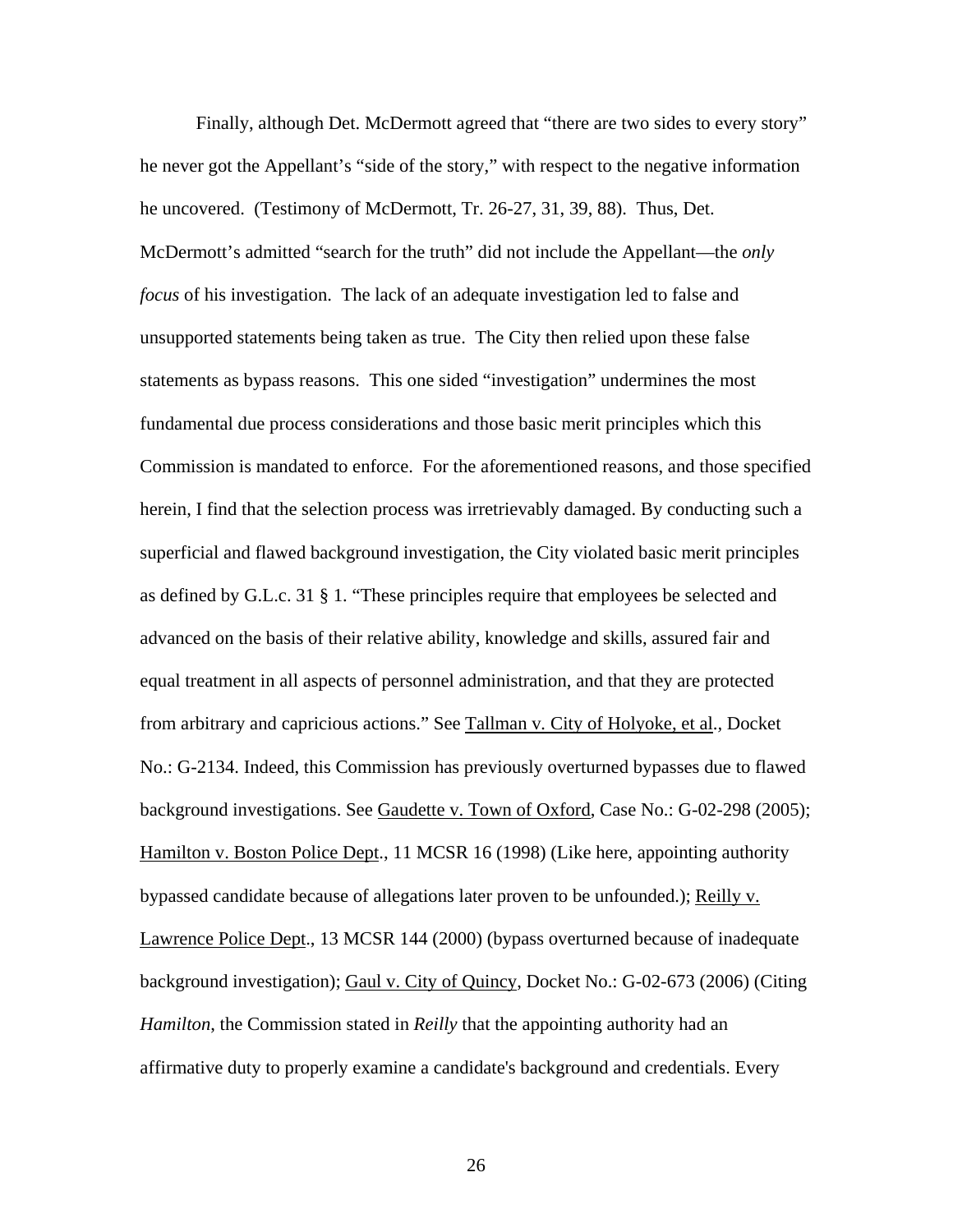candidate, the Commission noted, has an expectation of fair and adequate consideration for appointment.")

### 2. Appellant's Driving History was Not a Valid Bypass Reason

Chief Roddy listed as a bypass reason that the Appellant "[d]rives (sic) history reveals six (6) infractions to include three (3) motor vehicle accidents." (Exhibit 5). Testimony revealed, however, that the Appellant was not found responsible for any of the six infractions *and probably did not commit them.* (Testimony of McDermott, Tr. 66). Indeed, Chief Roddy admitted the Appellant had never been found responsible for a motor vehicle infraction in his life. (Testimony of Roddy, Tr. 211). Further, both the Chief and Det. McDermott admitted that they erroneously identified one of the charges brought against the Appellant as a criminal charge of "failing to stop for a police officer." (Testimony of McDermott, Tr. 58-59; Testimony of Roddy, Tr. 209-210). In actuality, the charge was a civil violation for "failure to stop for a stop light or a stop sign"-a civil violation for which the Appellant was held not responsible.  $\underline{Id}^{3}$  $\underline{Id}^{3}$  $\underline{Id}^{3}$ .

Testimony also revealed that one of the accidents relied upon by Chief Roddy was the report that the Appellant left the scene of a property damage accident in Carlisle, Massachusetts on May 14, 1997, some 10 years prior to the bypass. (Testimony of McDermott, Tr. 62, Exhibit 8). See Pacini v. Medford Fire Department, Docket No.: G1-04-275 (2005) (Traffic violation which occurred more than eight years prior to the bypass afforded minimal, if any, weight.) McDermott noted that the complaint was dropped and he undertook no effort to determine why. (Testimony of McDermott, Tr. 62-64).

 $\overline{a}$ 

<span id="page-26-0"></span><sup>&</sup>lt;sup>3</sup> It is a criminal offense to refuse to submit to a police officer. <u>G.L. c. 90 § 25</u>. It is a civil infraction to fail to stop for a stop sign or red light. G.L. c. 89 § 9.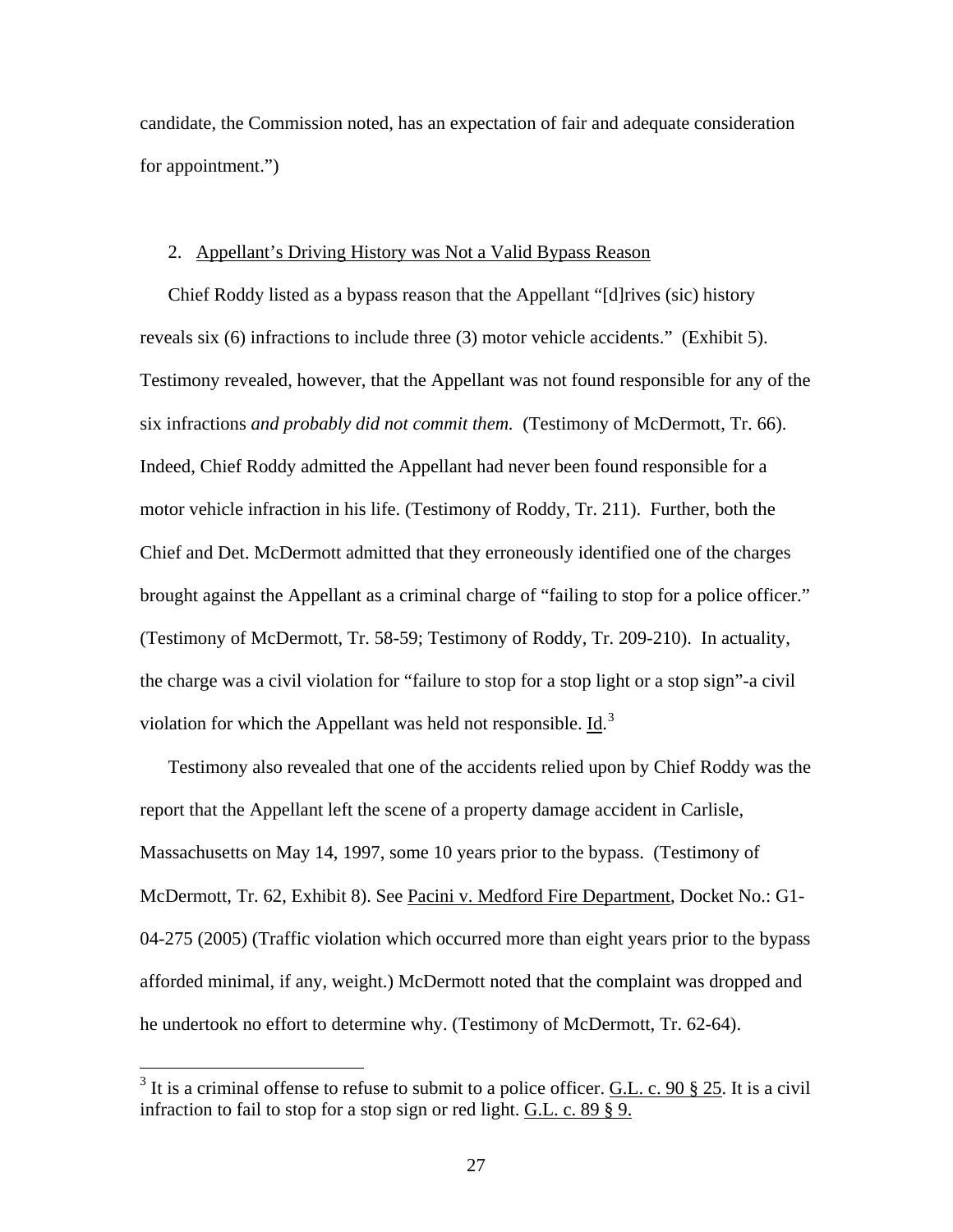Testimony revealed that the Appellant never appeared in court for this 10 year old charge and it was dismissed. The Appellant explained he loaned his truck to a friend when the accident occurred. (Testimony of Appellant, Tr. 312, 317). Nonetheless, the Chief erroneously relied upon this accident, where the Appellant was *not even present or driving* as a reason to bypass him.

Moreover, the Chief admitted during cross examination that, in approximately 2005, he hired a candidate who had a driving record far more serious than the Appellant's record. (Testimony of Roddy, Tr. 215). In fact, the other candidate's license had been suspended indefinitely and he was found responsible for four speeding violations and a surchargeable accident. (Testimony of Roddy, Tr. 215, Exhibit 17). In contrast, the Appellant has never been found responsible for a motor vehicle violation and has never had his license suspended. (Testimony of McDermott, Tr. 66, Exhibit 9).

The Appellant's driving record as substantiated at this hearing was minimal and far less serious than Chief Roddy had determined it to be at the time of the Appellant's bypass. Chief Roddy emphasized the initial bare citation or charge and ignored the final determination. He did not make a reasonable inquiry or investigation of the facts underlying the charges.

## 3. Temporary Ex Partite Restraining Orders Not Valid Bypass Reasons

"[Three] 3 civil restraining orders" served as another bypass reason listed by Chief Roddy. Exhibit 5. However, the Chief's reliance on these restraining orders was misplaced. In fact, one of the orders did not require the Appellant to stay way from the plaintiff or her workplace. (Testimony of Roddy, Tr. 224, Exhibit 9). See Nahim v. Boston Police Department, Docket No.: G-02-400 (2004) (This type of restraining order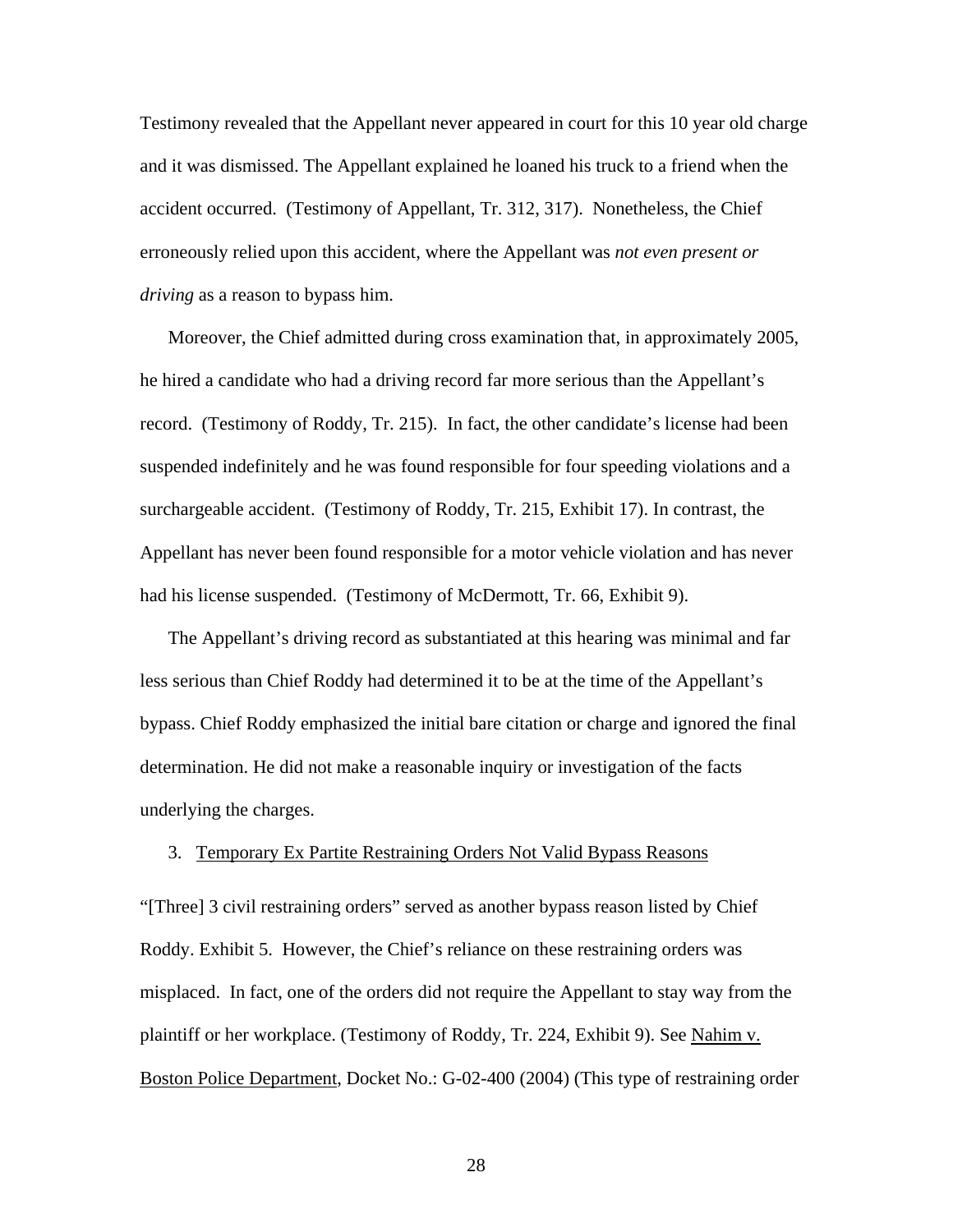"is a weak version of the instrument in that it only orders the Appellant to not abuse another person.") Furthermore, Det. McDermott admitted he did not investigate the facts and circumstances which led to the issuance of the restraining orders against the Appellant because, "significant time had passed and they were expired," (Testimony of McDermott, Tr. 69). Neither he nor Chief Roddy made any attempt to speak with the individuals who sought the orders. (Testimony of McDermott, Tr. 23, 69-70, Testimony of Roddy, Tr. 225). If the restraining orders were too inconsequential so as to warrant investigation, the City cannot rely on them to bypass the Appellant. Also, Det. McDermott agreed that restraining orders are sometimes obtained for illegitimate purposes such as harassment or retaliation. (Testimony of McDermott, Tr. 68-69). He is not alone in his recognition of this abuse of the restraining order system. See Szymkowski v. Szymkowski, 57 Mass. App. Ct. 284, 287 (2003) (Restraining orders are sometimes used "abusively by litigants for purposes of discovery and harassment.") Also, it must be noted that no first hand information regarding these restraining orders was proffered either at the instant hearing or during the Appellant's background investigation. Indeed, the restraining orders were all *ex parte,* where the Appellant did not appear before the Judge issuing the initial orders. These facts reduce the orders to complete hearsay and they cannot provide this Commission with the necessary evidence to support a reason for bypass. See Nahim v. Boston Police Department, Docket No.: G-02-400 (2004) (where restraining order issued, but plaintiff failed to appear before the Commission, reducing the Order to "virtual hearsay.") See Alexander v. Boston Police Department, Docket No.: G1-06-147 (2007); Ferguson v. Boston Police Department, Docket No.: G1-06-138, DALA Docket No.: CS-06-1084 (2007) (Civil Service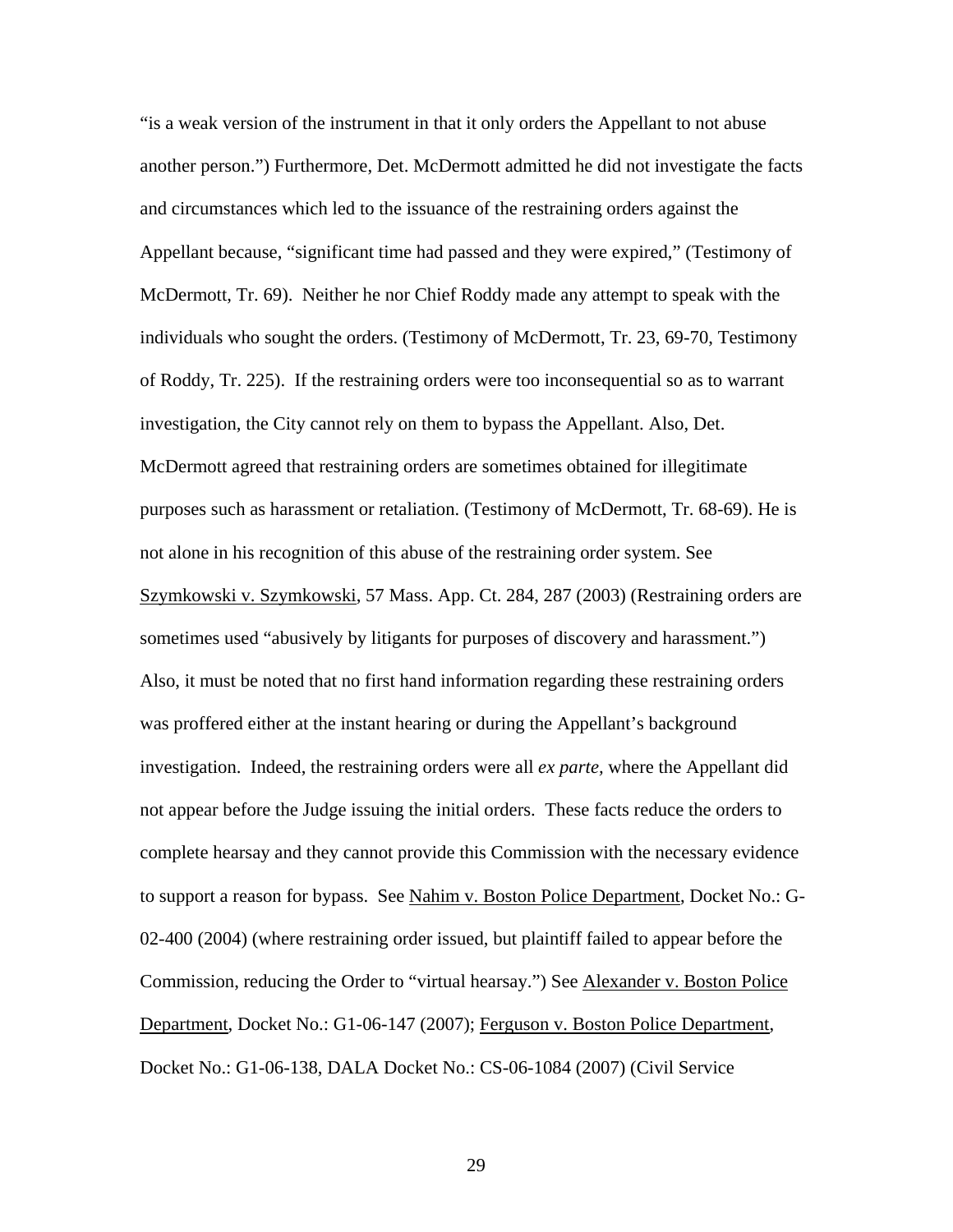Commission considered that restraining orders were issued after adversarial hearings where the Appellants attended and offered evidence); See also Nahim, *supra*, (reliance on a restraining order was improper because like here, *inter alia,* "no criminal charges or complaints were ever brought against the Appellant based on the allegations contained [in the Restraining Order Affidavit.]") The untested nature of the initial restraining orders is further supported by the fact that each temporary *ex parte* order was vacated as soon as a judge heard the Appellant's sworn testimony regarding attendant facts and circumstances. (Testimony of Appellant, Tr. 288-289, 303, 305, 307).

### 4. The Appellant's "Criminal Record"

The City also cited a twelve year old charge of assault and battery as a reason for bypass in the present case. (Exhibit 5). The Appellant was nineteen at the time of this charge. (Testimony of the Appellant, Tr. 307). The Appellant credibly testified that he was at a party when a man was assaulted with a tire iron, and he was not at the scene of the actual assault. (Testimony of Appellant, Tr. 309). Approximately six persons were charged with the same offense of: Assault and Battery by Means of a Dangerous Weapon (tire iron). (Testimony of the Appellant, Tr. 308). However, when the alleged victim identified another named defendant, the District Attorney's Office moved to dismiss the Assault and Battery by Means of a Dangerous Weapon charge against the Appellant as if it had never been brought. This is evidenced by the disposition of *nolle prosequi*. (Testimony of Det. McDermott, Tr. 73; Testimony of the Appellant, Tr. 309). "A *nolle prosequi* is formal expression of a determination on the part of the Attorney General or the district attorney that he will not further prosecute the whole or a separable part of a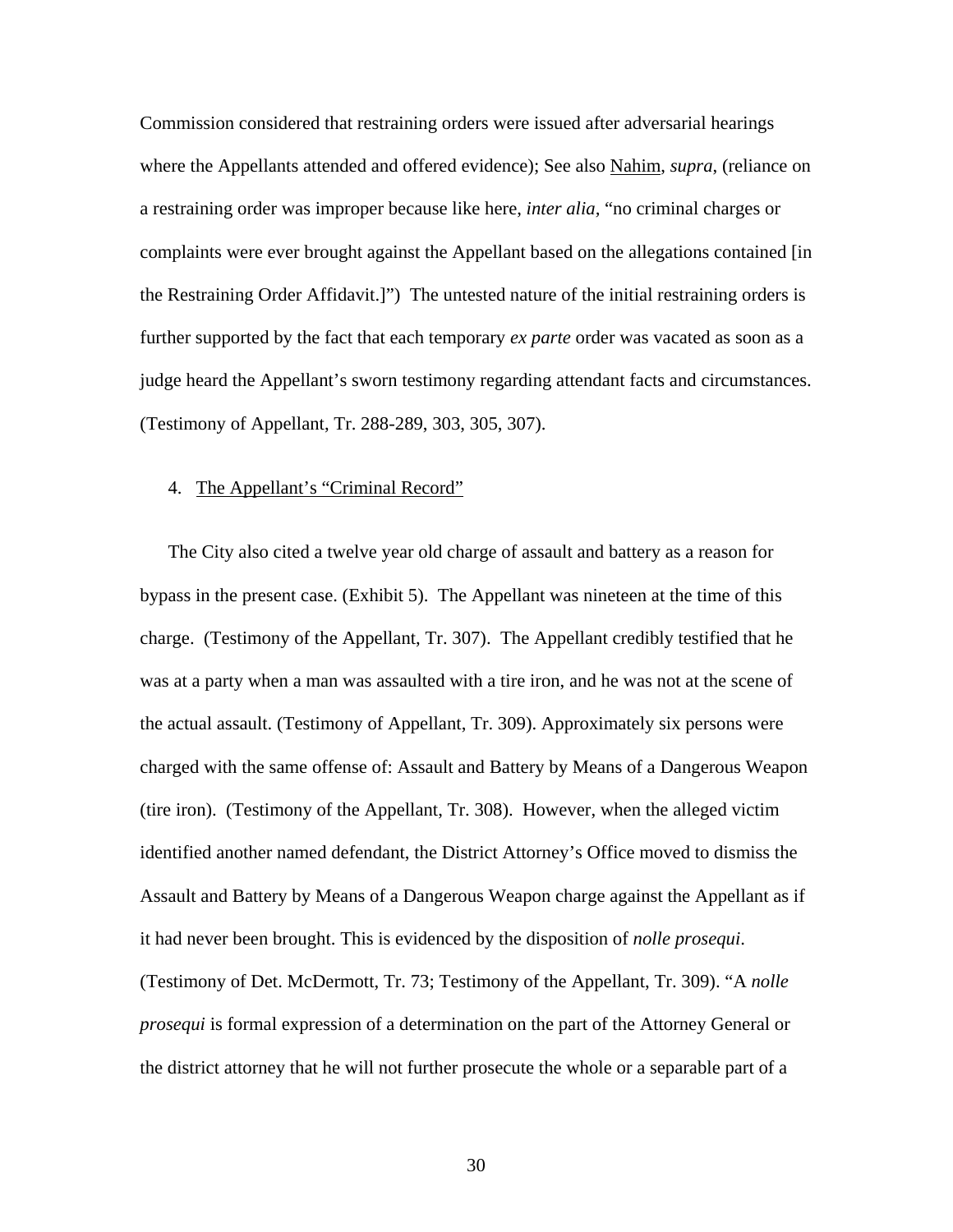criminal proceeding." Commonwealth v. Norrwell, 423 Mass. 725, N3 (1996), quoting Commonwealth v. Dascalakis, 246 Mass. 12, 19 (1923). "A prosecutor has the absolute discretion to enter a *nolle prosequi*." Baglioni v. Chief of Police of Salem, 421 Mass. 229, 231 (1995).

Despite this disposition, without any investigation, the City took the police report at "face value" and held the resulting against the Appellant. (Testimony of Roddy, Tr. 230). The Commission generally allows Appointing Authorities to afford at least some weight to arrest records, even when a conviction does not result. However, in this case, because the Appellant was the victim of a misidentification, the Commonwealth declined to prosecute him (Testimony of Appellant, Tr. 309, 317-318). The Appointing Authority presented no evidence to refute this and undertook no effort to contact the victim or further explore the matter. (Testimony of Roddy, Tr. 230-232). Knowing that the Commonwealth declined to prosecute the Appellant, and having undertaken no steps to investigate the matter further, the Chief relied on this twelve year old charge as a reason for bypass. I find this reliance unfair and improper.

In addition to the aforementioned, the City also held against the Appellant, a charge of malicious destruction which appears on his record. (Exhibit 5, Exhibit 9, Testimony of Roddy, Tr. 235). The alleged offense occurred more than twelve years before the bypass and the Appellant was nineteen years old at the time. (Testimony of Roddy, Tr. 234). The City never obtained a copy of the police report related to the charge Chief Roddy admitted that he knew none of the underlying facts and circumstances, and the charge was dismissed. (Testimony of Roddy, Tr. 234-235, Exhibit 9). Nevertheless, with absolutely no knowledge of the facts of the case, the City relied upon the twelve year old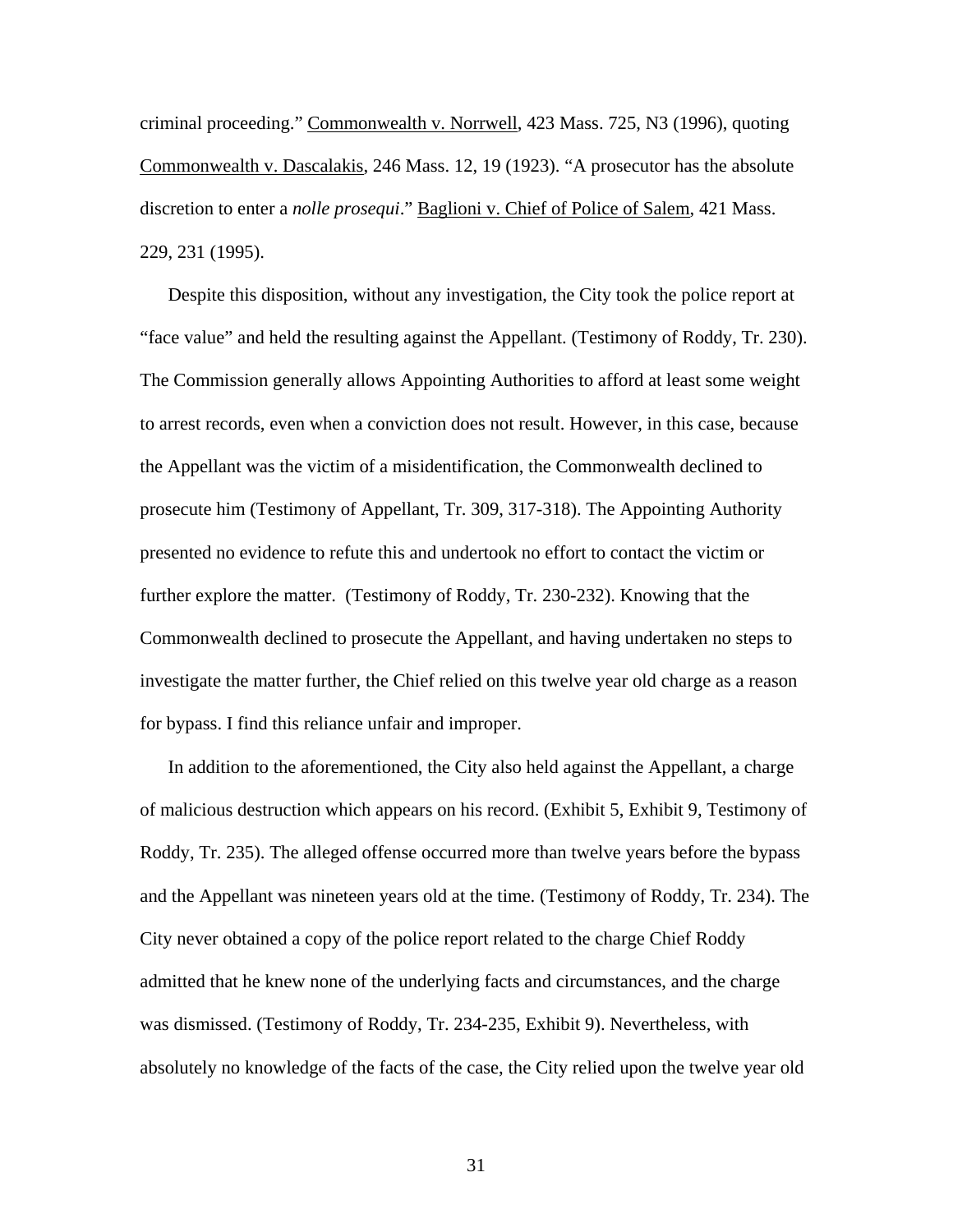dismissed charge in denying the Appellant employment. Such reliance is improper, as it violates basic merit principles.

### 5. City Failed to Meet its Burden regarding the "Unauthorized Leave" Claim

The City also claims, as a bypass reason, that the Appellant had committed "violations of policies relative to unauthorized leaving of jobsite." (Exhibit 5). Specifically, the City alleged that the Appellant left a worksite without permission to attend a medical appointment. It is undisputed that the Appellant left work for approximately an hour to attend a medical appointment related to a back injury which he sustained on the job. (Testimony of Appellant, Tr. 279-283). It is further undisputed that Mr. LaPointe considered the Appellant to have left without permission and reprimanded him for it. (Testimony of Appellant, Tr. 283-284). However, the parties disagree on the validity of the reprimand and on question of whether the Appellant actually had permission to leave work. Specifically, LaPointe testified that the Appellant "left the jobsite without telling his foreman." (Testimony of LaPointe, Tr. 98.). LaPointe cites the Appellant's foreman and immediate supervisor, Mr. Michael Booth, as the source of this information. (Testimony of LaPointe, Tr. 334-335).

The Appellant's sworn testimony and the reference provided by Mr. Booth starkly contradict LaPointe's claim. The Appellant testified he notified both the dispatcher and Mr. Booth of this appointment. (Testimony of Appellant, Tr. 279-282). In fact, he notified Mr. Booth both on the day before the appointment and on day of the appointment and received Booth's permission to leave work. (Testimony of Appellant, Tr. 279-282). The Appellant further testified that Mr. Booth transported him from the worksite to his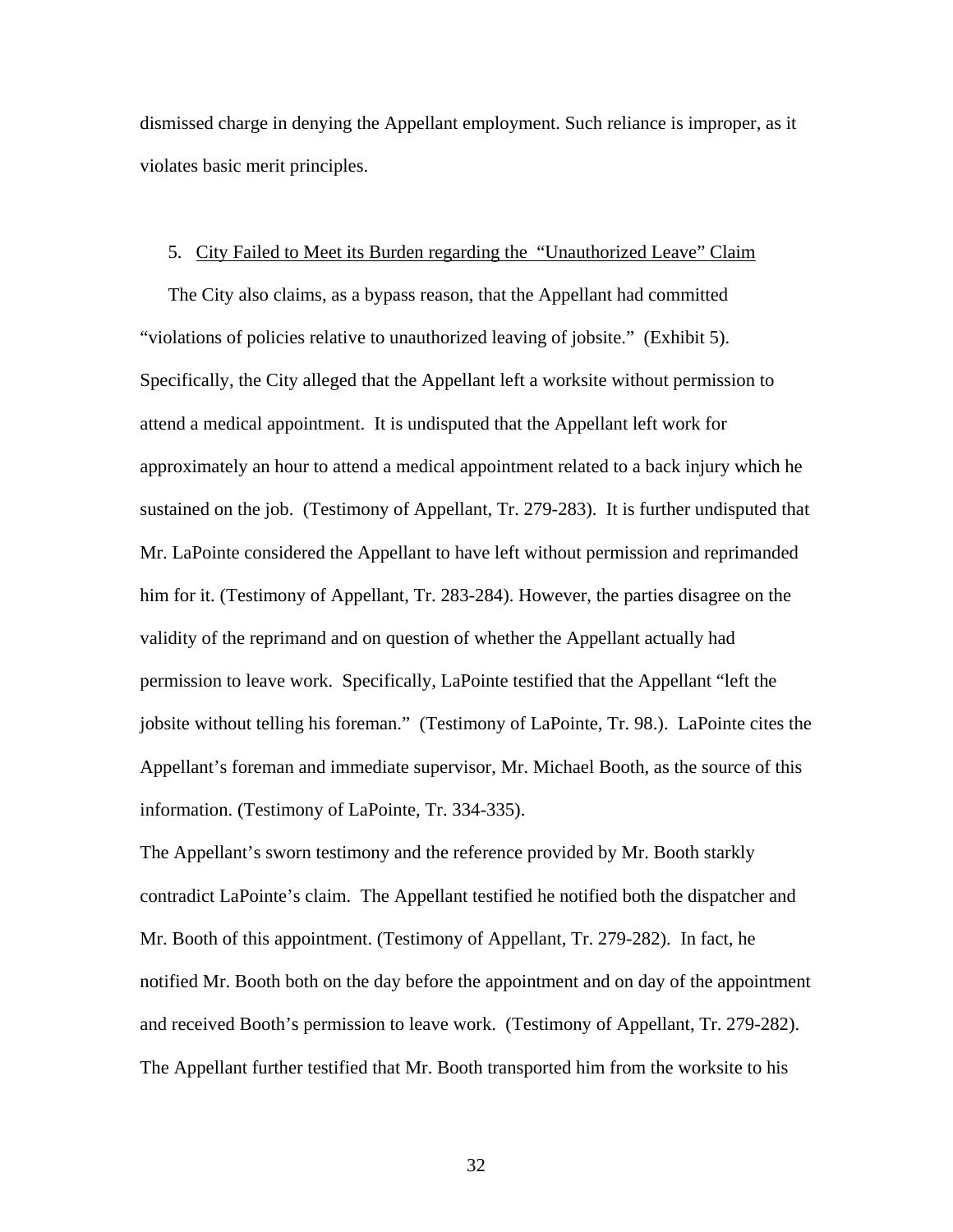vehicle, which was parked at the DPW facility. (Testimony of Appellant, Tr. 281-282). Mr. Booth also separately transported the Appellant's car keys from the worksite to the DPW facility. (Testimony of Appellant, Tr. 282-283.).

The Appellant's position, that he had Booth's permission, is supported by the absence of any mention of the incident in Booth's interview with Det. McDermott. (Exhibits 7, 8). In fact, Booth described the Appellant "as a pretty good guy who was quiet. He rated the job performance of Mr. Gallagher as being average, and reported no issues with sick time or tardiness. Mr. Booth stated that he would recommend Mr. Gallagher without reservation for the job of a police officer." (Exhibit 7). The positive tone of Booth's reference and the absence of any mention of the Appellant having left the worksite without permission, as well as the fact that Booth drove the Appellant to his vehicle and brought him his car keys, strongly suggests that the Appellant had authorization to attend the medical appointment.

Nevertheless, when faced with this stark conflict between the sworn testimony of the Appellant, which Booth's reference supports, and LaPointe's claim that that the Appellant left a jobsite without permission, which ironically he claimed to have learned from Booth, the evidentiary record was left open for a period of several months for the sole purpose of addressing this conflict either by calling Mr. Booth as a witness or by introducing a joint stipulation of fact as to what he would say. The Appointing Authority failed to introduce such testimony or stipulation.

In the instant case, the City bears the burden to prove that the reasons proffered for the bypass were more likely than not sound and sufficient. G.L. c. 31, § 2(b); Mayor of Revere *v.* Civil Service Commission, 31 Mass. App. Ct. 315 (1991). This burden does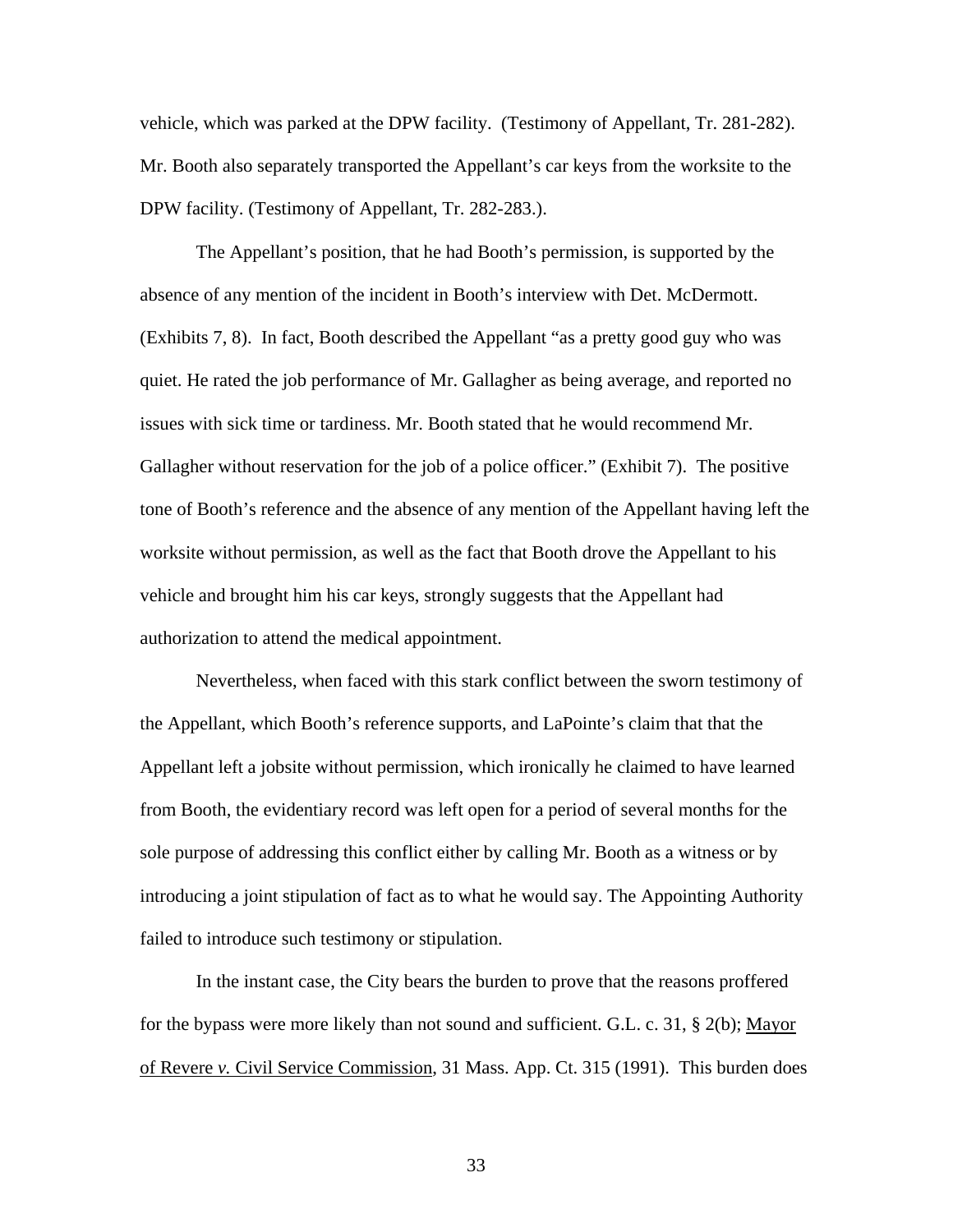not shift and remains constantly with the City. See Kenneth B. Hughes, Evidence, 19 Massachusetts Practice Series, Chapter 4, §§ 23 and 24 (1961). In contrast to this constant and non-shifting burden of proof, the burden of production (the burden of introducing evidence to avoid an adverse finding) generally shifts between the parties during the proceeding. See Kenneth B. Hughes, Evidence, 19 Massachusetts Practice Series, Chapter 2, §§ 23 to 25, inclusive (1961); See also Paul J. Liacos, Handbook Of Massachusetts Evidence, 5th Edition, Topic 2(A)(2), pp. 44–48 (1981); Alexander J. Cella, Administrative Law and Practice, 38 Massachusetts Practice Series, Chapter 7 § 277 (2007).

In the instant matter, in addition to bearing the overall burden to demonstrate that they bypass reasons were both sound and sufficient, it was the City's burden to refute the Appellant's sworn testimony by either presenting Booth before this Commission or obtaining a stipulation as to his testimony; the City did neither. Consequently, by not rebutting the Appellant's sworn testimony that Booth was aware of and authorized his temporary absence from the worksite, the City failed to meet its burden of production, after being afforded an ample opportunity to do so. I therefore find that the Appellant did not, as the City claimed, leave the jobsite without permission. The negative statements and events concerning the Appellants employment at the Leominster DPW did originate with Lapointe and he has been found to be an inconsistent and unreliable witness of questionable credibility.

"A civil service test score is the primary tool in determining relative ability, knowledge and skills and in taking a personnel action grounded in basic merit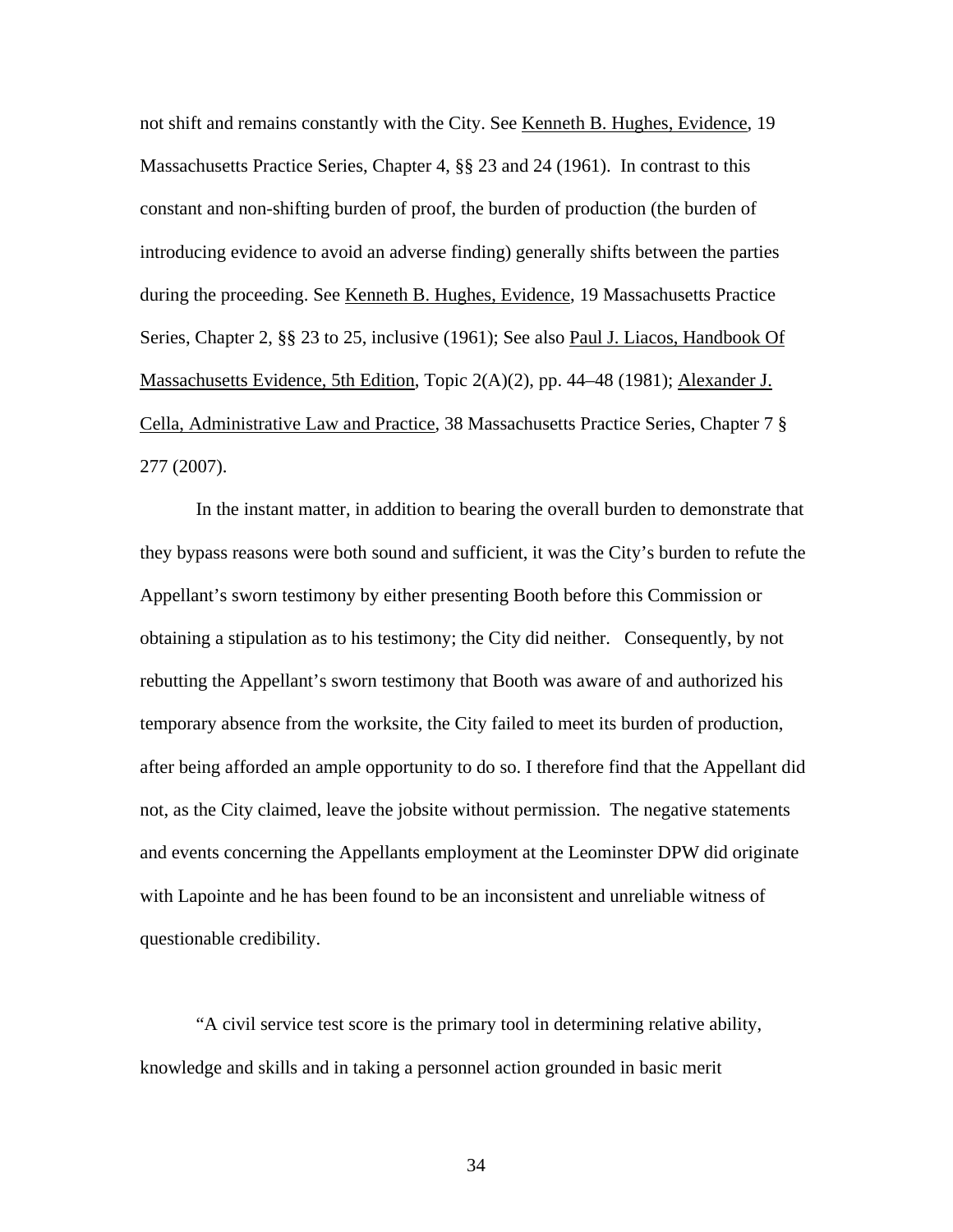principles." Sabourin v. Town of Natick, Docket No. G-01-1517 (2005). Here, the Respondent has failed to present sufficient credible evidence so as to warrant bypassing the higher scoring candidate. Moreover, "[b]eyond the basic fact that test scores, while not granting an individual an entitlement, should not be lightly disregarded and that the criteria for selection should not be unfairly weighed, the appointment process in this case was completely subjective and it flies in the face of the purpose of G.L. c. 31, which requires employees to be selected and advanced on the basis of their relative ability, knowledge and skills and be assured fair and equal treatment." Duguay v. City of Holyoke, Case No.: G-3652 (1998), quoting Tallman v. City of Holyoke, Case No.: G-2134. Because the Respondent failed to comply with the basic merit principles under G. L. c. 31, the Commission, pursuant to the powers of relief inherent in Chapter 310 of the Acts of 1993, orders the Human Resources Division to take the following action:

The Civil Service Commission directs the Division of Human Resources to place Michael R. Gallagher's name at the top of the eligibility list for original appointment for the position of permanent police officer so that his name appears at the top of the current and/or next certification which is requested by the City of Leominster from Human Resources Division and from which the next appointment to the position of permanent police officer is made, so that he shall receive at least one opportunity for consideration. The City shall not use the same reasons for bypass of the Appellant. Upon appointment to the position of Leominster Police Officer, the Appellant shall receive additional relief consisting of a retroactive seniority date, for civil services purposes only, from the date of this bypass.